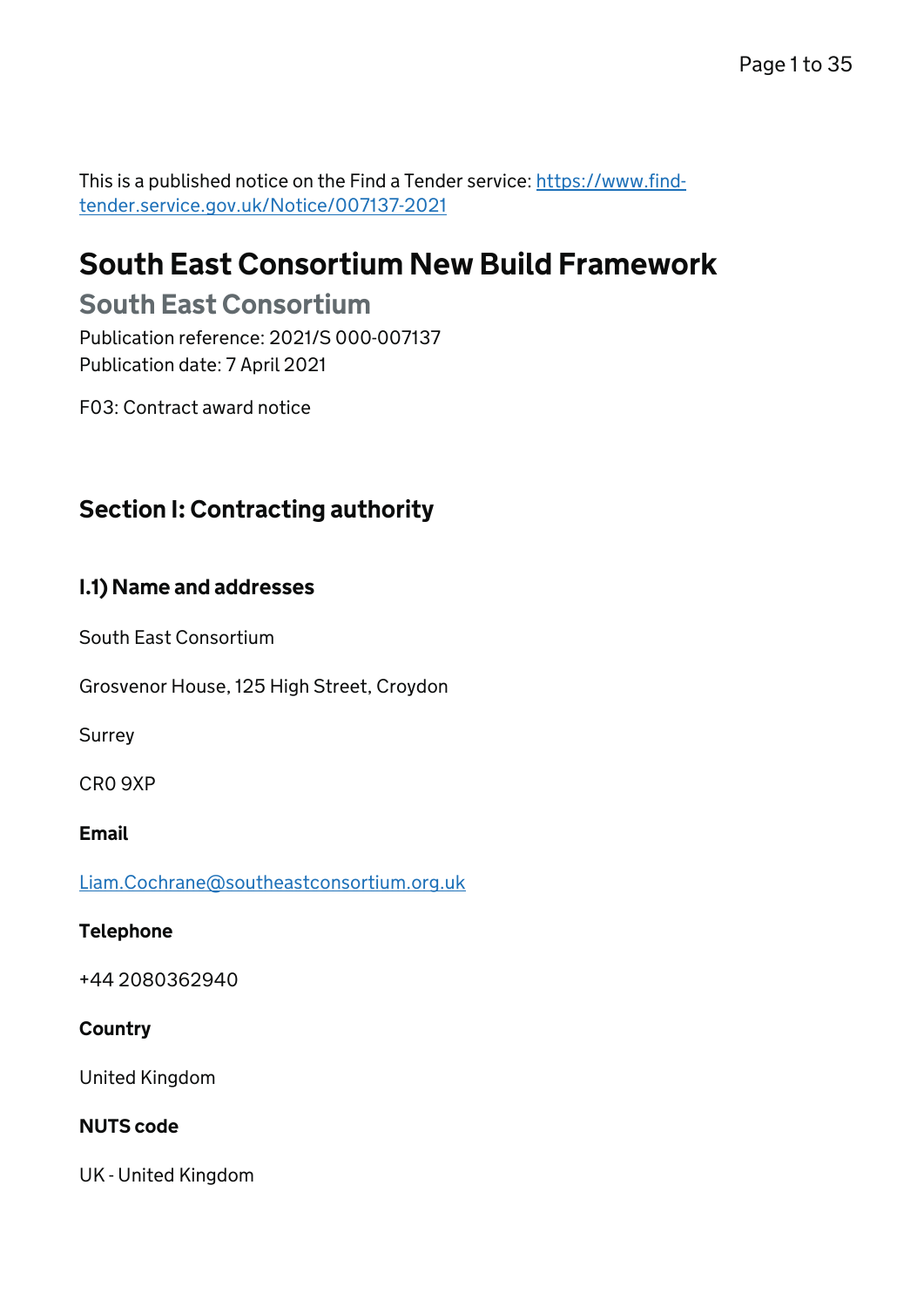## Internet address(es)

### Main address

<http://www.southeastconsortium.org.uk>

## Buyer's address

[https://www.mytenders.co.uk/search/Search\\_AuthProfile.aspx?ID=AA18401](https://www.mytenders.co.uk/search/Search_AuthProfile.aspx?ID=AA18401)

## I.2) Information about joint procurement

The contract is awarded by a central purchasing body

## I.4) Type of the contracting authority

Body governed by public law

## I.5) Main activity

Housing and community amenities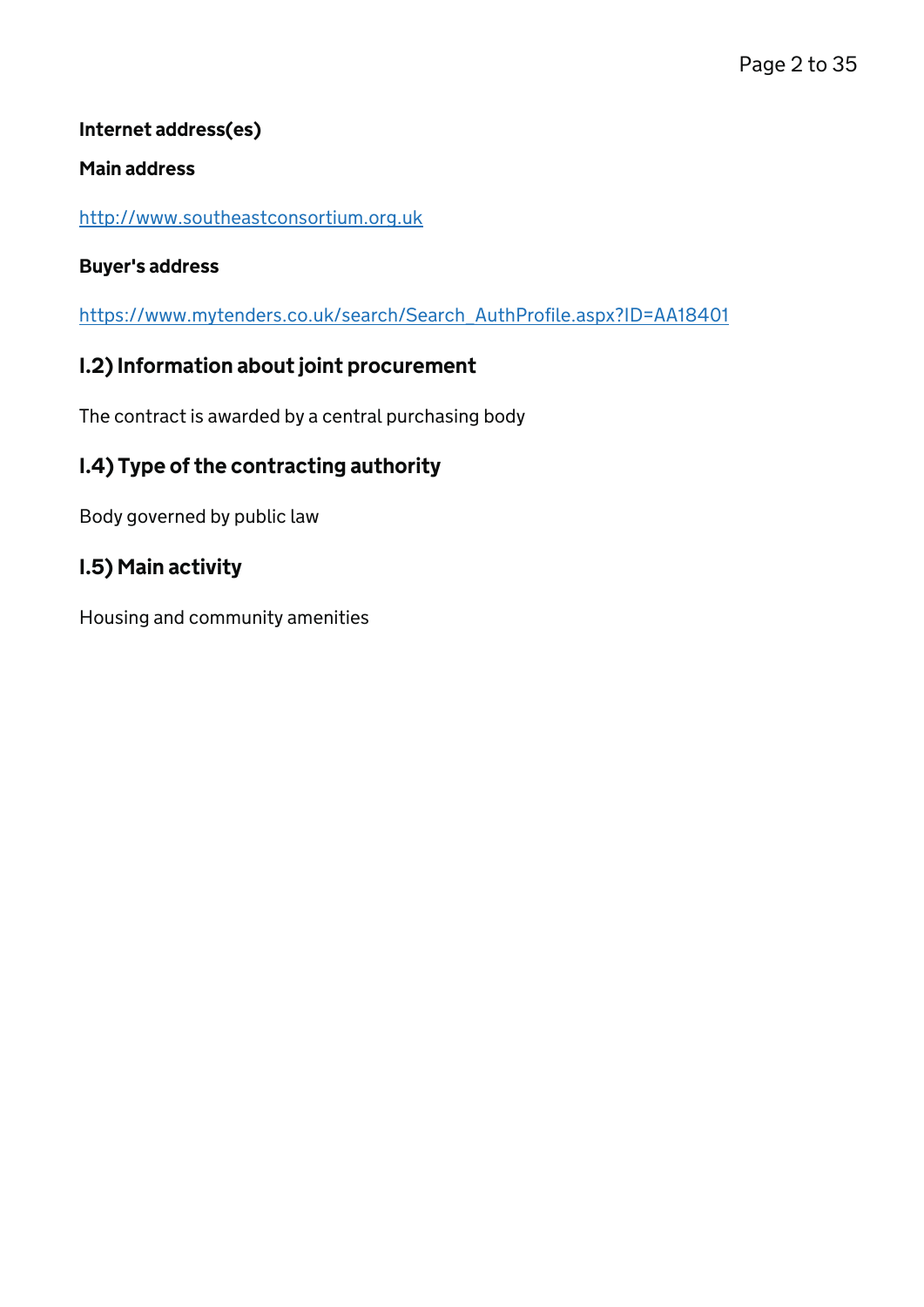# Section II: Object

## II.1) Scope of the procurement

### II.1.1) Title

South East Consortium New Build Framework

#### Reference number

SEC7467

### II.1.2) Main CPV code

45211000 - Construction work for multi-dwelling buildings and individual houses

### II.1.3) Type of contract

**Works** 

### II.1.4) Short description

South East Consortium is procuring a framework for the provision of New Build works to include, but not be restricted to, affordable housing schemes predominately in the South East of England. Guest members from other parts of the UK may access the framework if they wish. This framework is for works contractors only.

## II.1.6) Information about lots

This contract is divided into lots: Yes

## II.1.7) Total value of the procurement (excluding VAT)

Value excluding VAT: £250,000,000

## II.2) Description

## II.2.1) Title

Projects between 5,000,000 to 9,999,999 GBP

#### Lot No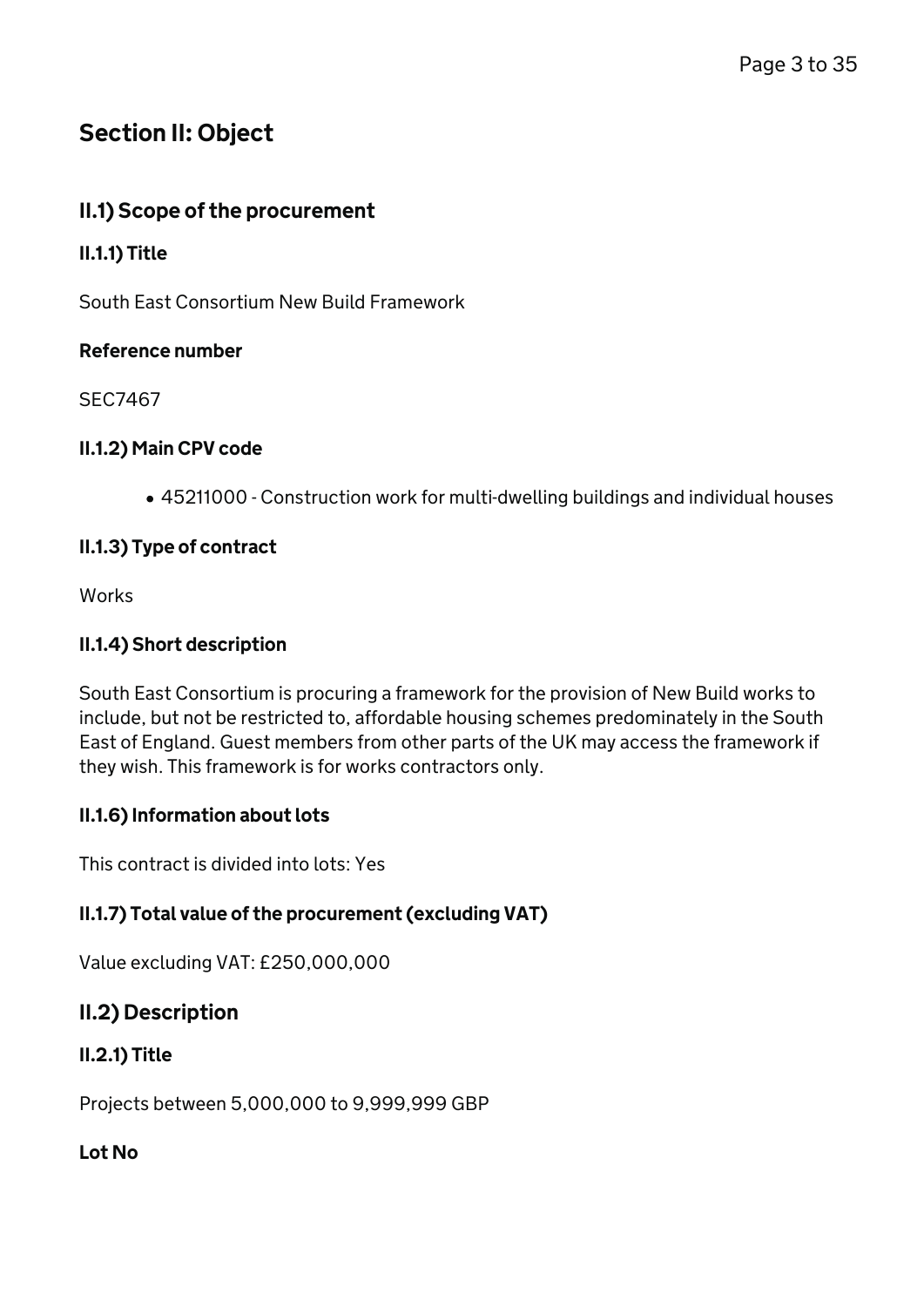#### $\mathfrak{D}$

## II.2.2) Additional CPV code(s)

- 45210000 Building construction work
- 45211000 Construction work for multi-dwelling buildings and individual houses

## II.2.3) Place of performance

### NUTS codes

UK - United Kingdom

### II.2.4) Description of the procurement

Lot 2 is for New Build Projects between 5,000,000 GBP to 9,999,999 GBP. Lot 2 will be sub divided into the following; Lot 2a for Kent, Surrey and Sussex. Lot 2b for London (within M25 boundaries) and Lot 2c for the rest of the UK.

### II.2.5) Award criteria

Quality criterion - Name: Quality / Weighting: 85%

Price - Weighting: 15%

## II.2.11) Information about options

Options: No

## II.2.13) Information about European Union Funds

The procurement is related to a project and/or programme financed by European Union funds: No

#### II.2.14) Additional information

The framework will run for 3 years with the option of extending for a further 12 months.

## II.2) Description

## II.2.1) Title

Projects between 0 and 4,999,999 GBP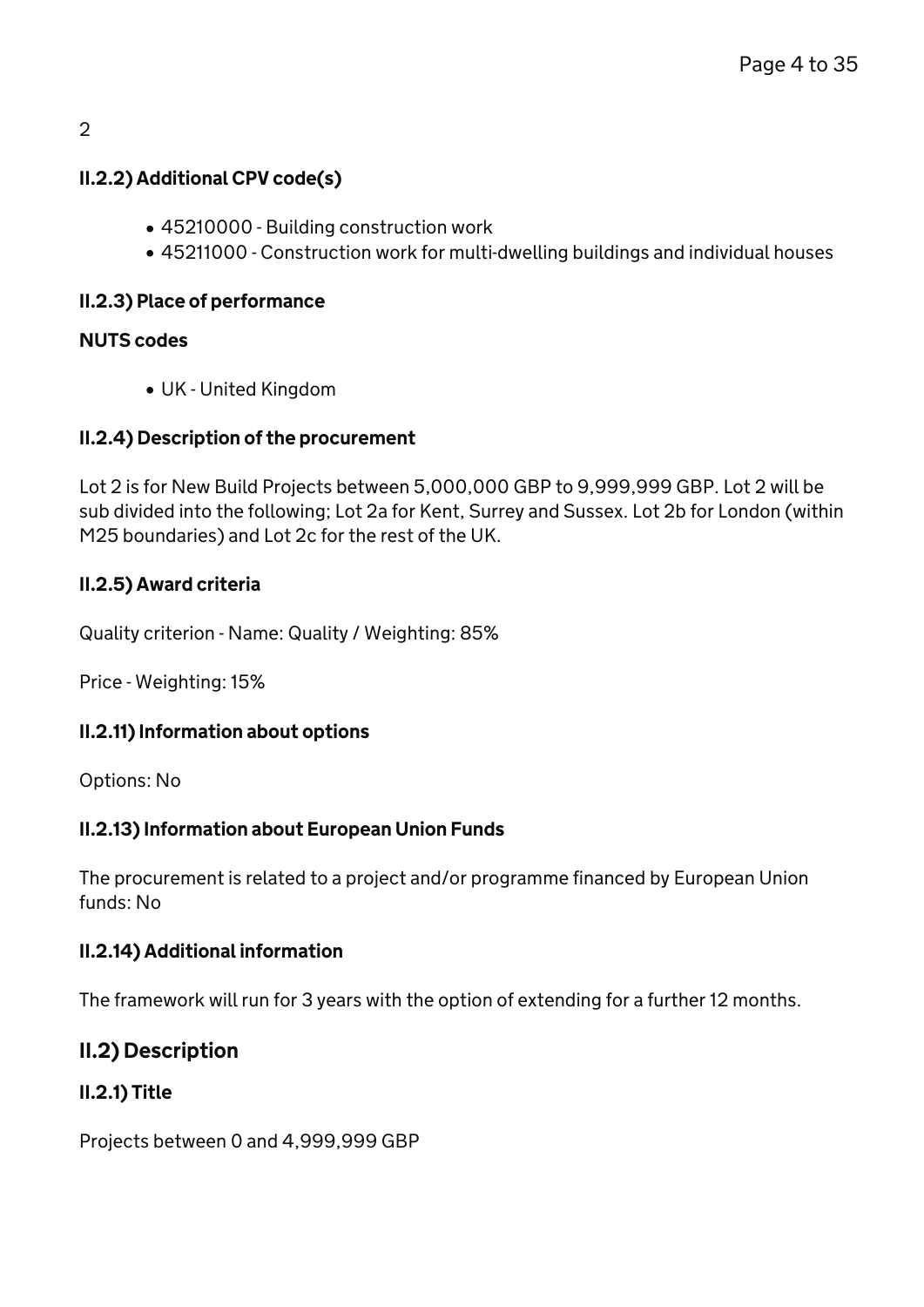## Lot No

1

## II.2.2) Additional CPV code(s)

- 45210000 Building construction work
- 45211000 Construction work for multi-dwelling buildings and individual houses

## II.2.3) Place of performance

## NUTS codes

UK - United Kingdom

## II.2.4) Description of the procurement

Lot 1 is for New Build Projects between 0 GBP to 4,999,999 GBP. Lot 1 will be sub divided into the following; Lot 1a for Kent, Surrey and Sussex. Lot 1b for London (within M25 boundaries) and Lot 1c for the rest of the UK.

## II.2.5) Award criteria

Quality criterion - Name: Quality / Weighting: 85%

Price - Weighting: 15%

## II.2.11) Information about options

Options: No

## II.2.13) Information about European Union Funds

The procurement is related to a project and/or programme financed by European Union funds: No

## II.2.14) Additional information

The framework will run for 3 years with the option of extending for a further 12 months.

## II.2) Description

II.2.1) Title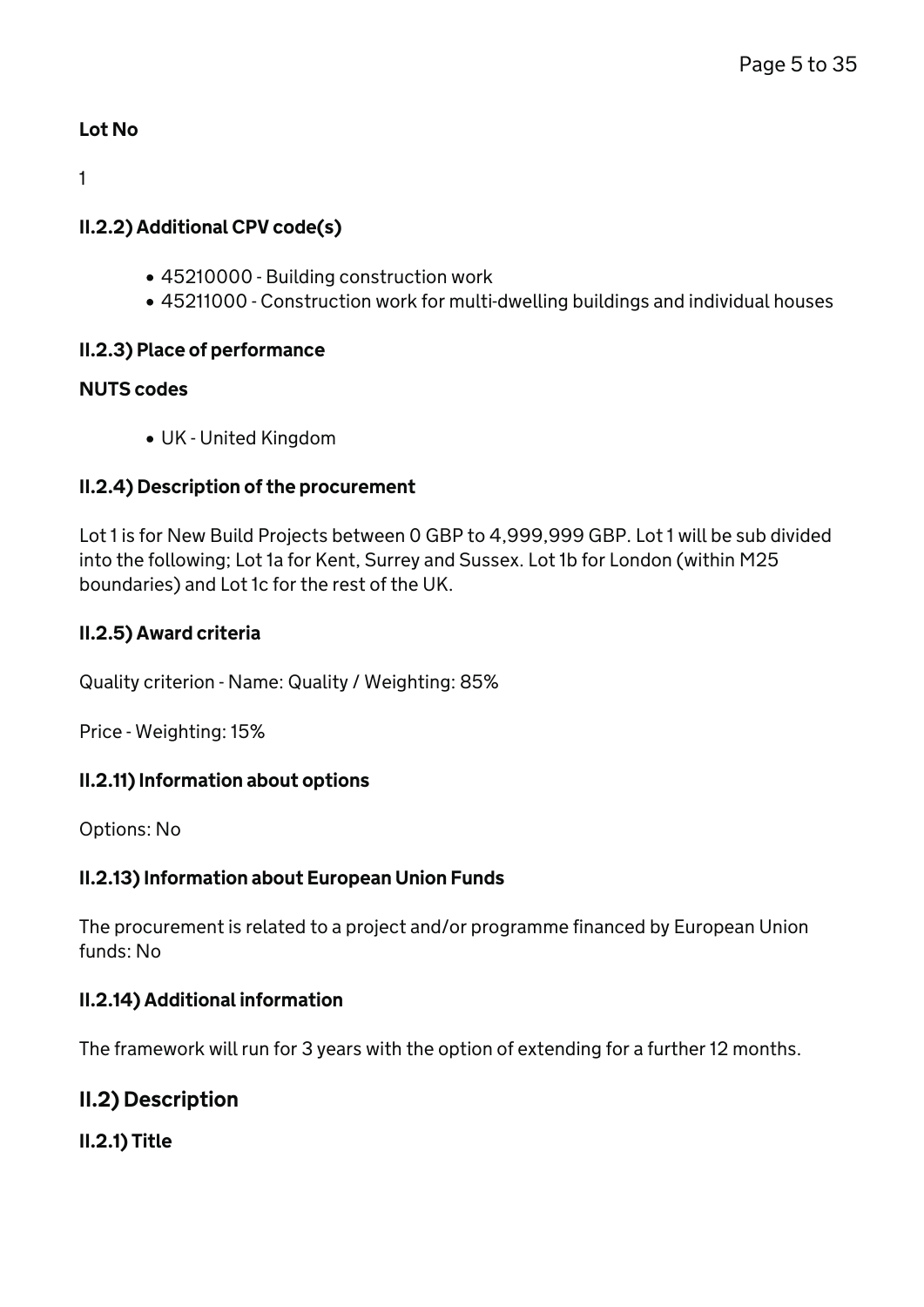Projects over 10,000,000 to 19,999,999 GBP

## Lot No

3

## II.2.2) Additional CPV code(s)

- 45210000 Building construction work
- 45211000 Construction work for multi-dwelling buildings and individual houses

## II.2.3) Place of performance

#### NUTS codes

UK - United Kingdom

### II.2.4) Description of the procurement

Lot three 3 is for New Build Projects between 10,000,000 GBP to 19,999,999 GBP. Lot 3 will be sub divided into the following; Lot 3a for Kent, Surrey and Sussex. Lot 3b for London (within M25 boundaries) and Lot 3c for the rest of the UK.

#### II.2.5) Award criteria

Quality criterion - Name: Quality / Weighting: 85%

Price - Weighting: 15%

#### II.2.11) Information about options

Options: No

## II.2.13) Information about European Union Funds

The procurement is related to a project and/or programme financed by European Union funds: No

## II.2.14) Additional information

This will be a 3 year framework with the option of extending for a further 12 months.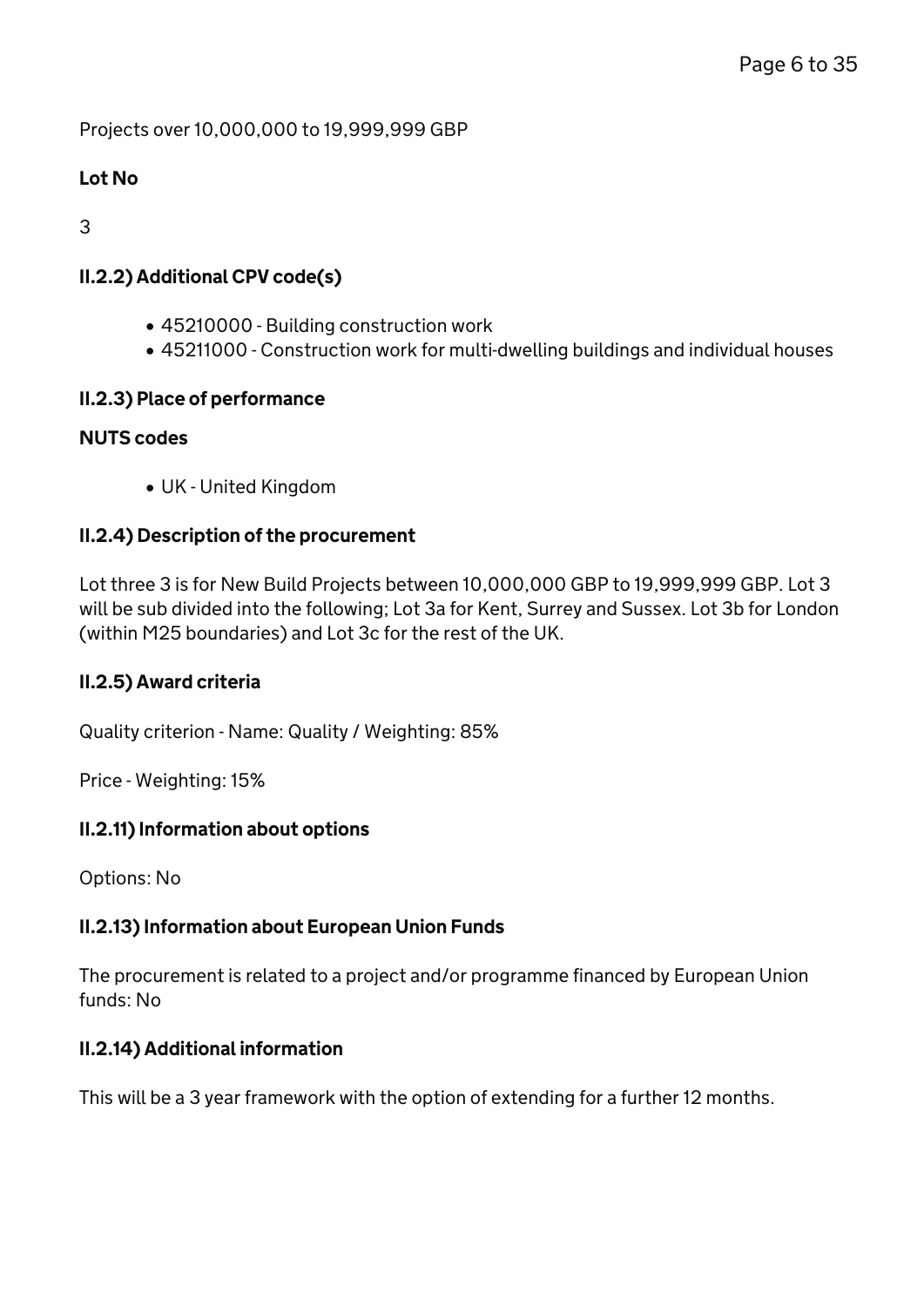# Section IV. Procedure

## IV.1) Description

## IV.1.1) Type of procedure

Open procedure

## IV.1.3) Information about a framework agreement or a dynamic purchasing system

The procurement involves the establishment of a framework agreement

## IV.1.8) Information about the Government Procurement Agreement (GPA)

The procurement is covered by the Government Procurement Agreement: No

## IV.2) Administrative information

## IV.2.1) Previous publication concerning this procedure

Notice number: [2020/S 243-603124](https://ted.europa.eu/udl?uri=TED:NOTICE:603124-2020:TEXT:EN:HTML)

# Section V. Award of contract

## Lot No

1

Title

Projects between 0 and 4,999,999 GBP

A contract/lot is awarded: Yes

## V.2) Award of contract

## V.2.1) Date of conclusion of the contract

1 April 2021

## V.2.2) Information about tenders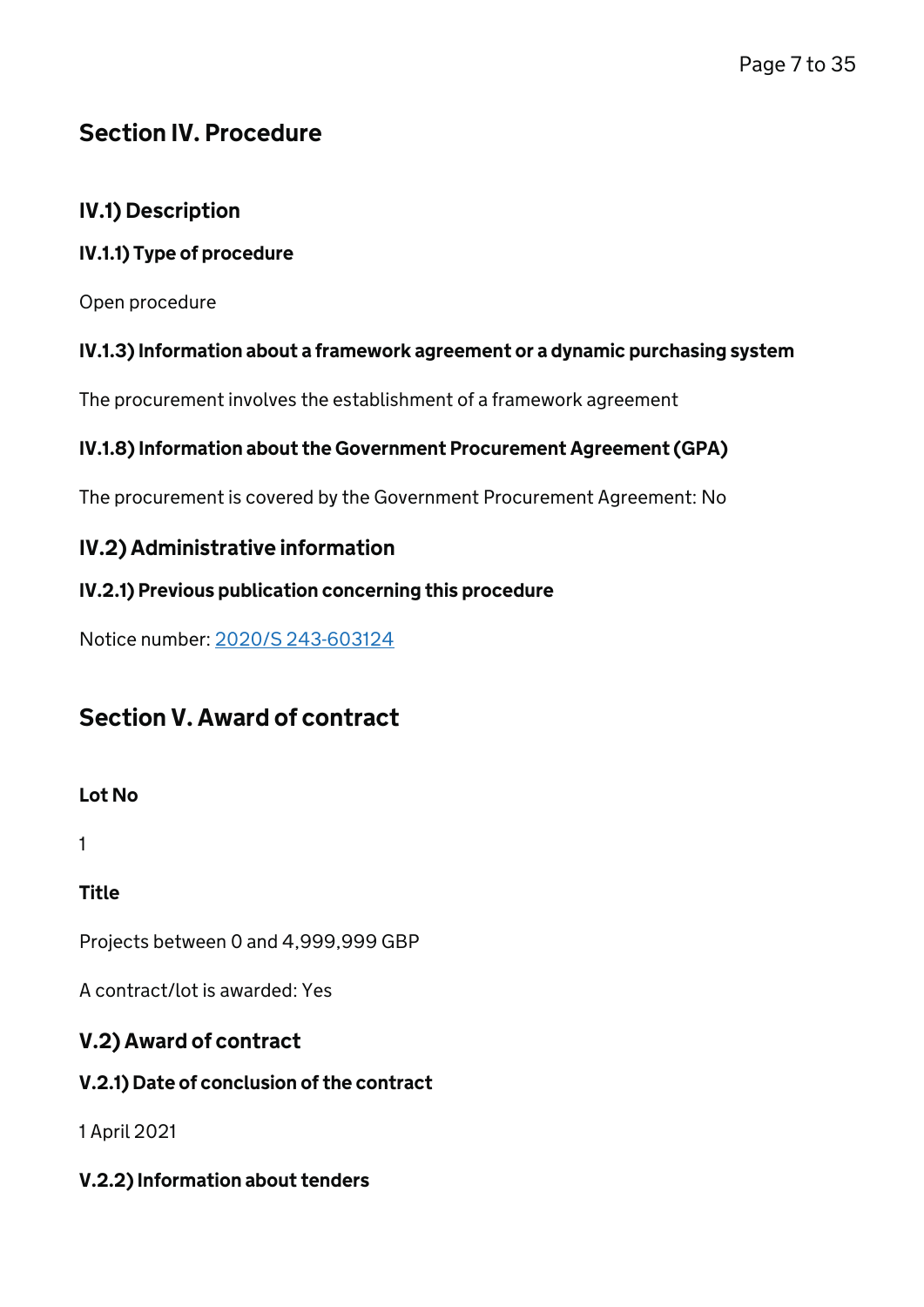Number of tenders received: 21

Number of tenders received from SMEs: 21

Number of tenders received from tenderers from other EU Member States: 21

Number of tenders received from tenderers from non-EU Member States: 0

Number of tenders received by electronic means: 21

The contract has been awarded to a group of economic operators: Yes

### V.2.3) Name and address of the contractor

Jenner (Contractors) Ltd

Century House, Park Farm Road

Folkestone

CT19 5DW

#### Telephone

+44 1303255444

#### **Country**

United Kingdom

#### NUTS code

UKJ4 - Kent

#### The contractor is an SME

Yes

## V.2.3) Name and address of the contractor

Kind & Co (Builders) Ltd

Bridge House, 530 High Road , Leytonstone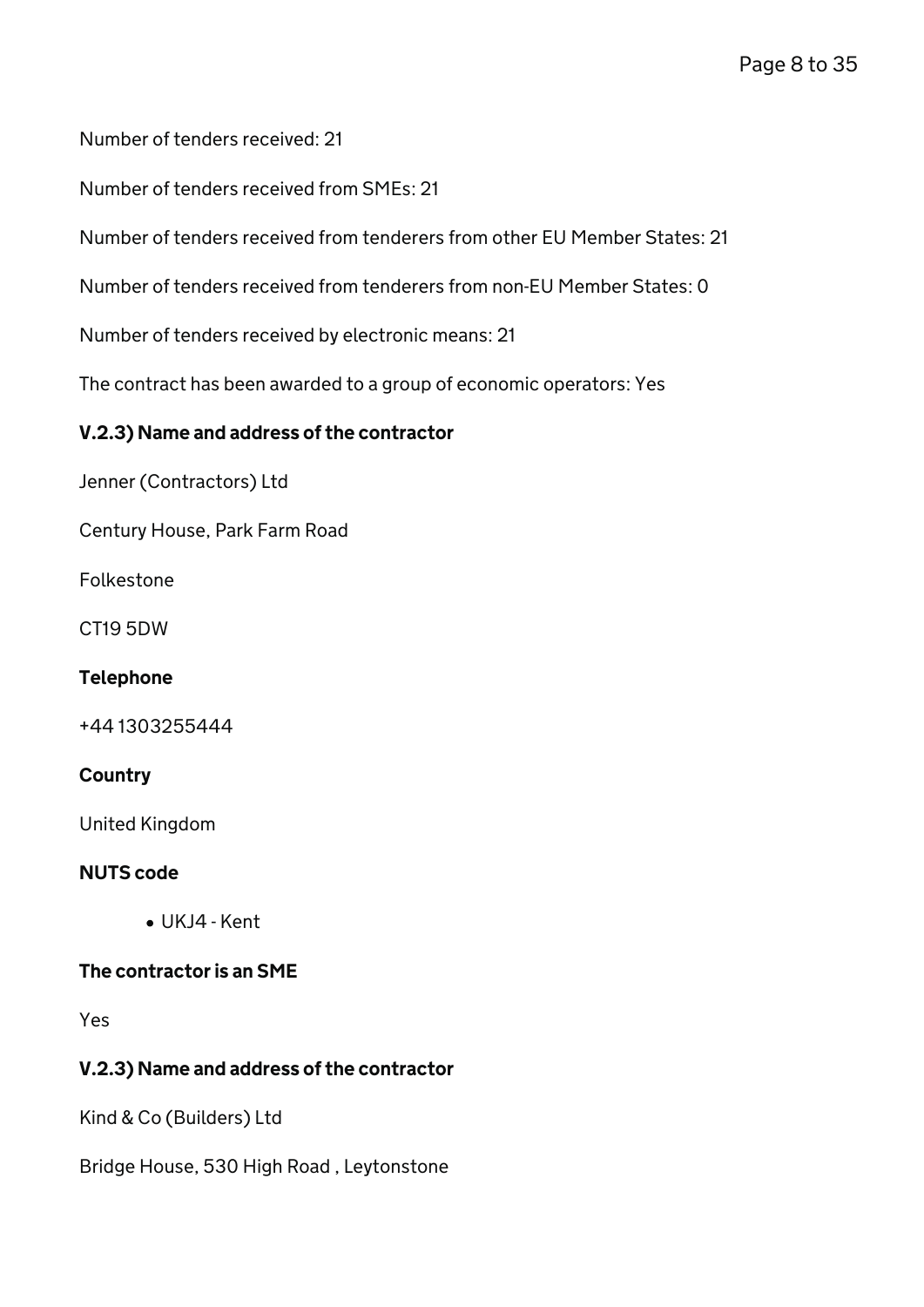London

E11 3EQ

### Telephone

+44 02089887053

### Fax

+44 02085587566

### **Country**

United Kingdom

### NUTS code

UKI - London

### The contractor is an SME

Yes

## V.2.3) Name and address of the contractor

Diamond Build PLC

52-68 Stamford Road

Tottenham

N15 4PZ

## Telephone

+44 2083651000

#### **Country**

United Kingdom

### NUTS code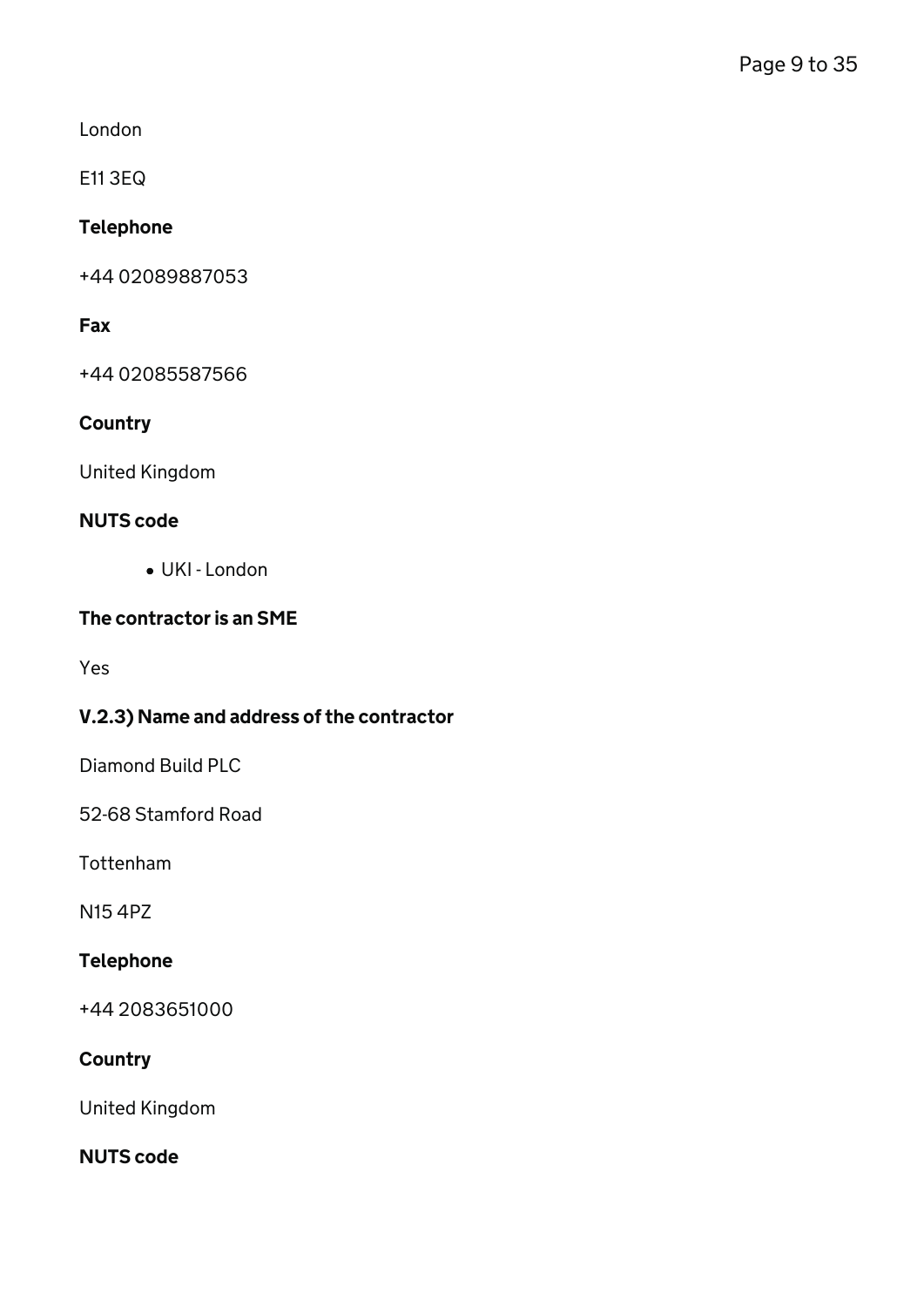UK - United Kingdom

### The contractor is an SME

Yes

### V.2.3) Name and address of the contractor

DCB (Kent) Limited

Matts Hill Farm, Matts Hill Lane

Hartlip, Sittingbourne, Kent

ME9 7UY

#### Telephone

+44 8454500515

#### Fax

+44 8454500516

#### **Country**

United Kingdom

#### NUTS code

UKJ4 - Kent

#### The contractor is an SME

Yes

## V.2.3) Name and address of the contractor

Baxall Construction Limited

East Lands Industrial Estate, Maidstone Road

Paddock Wood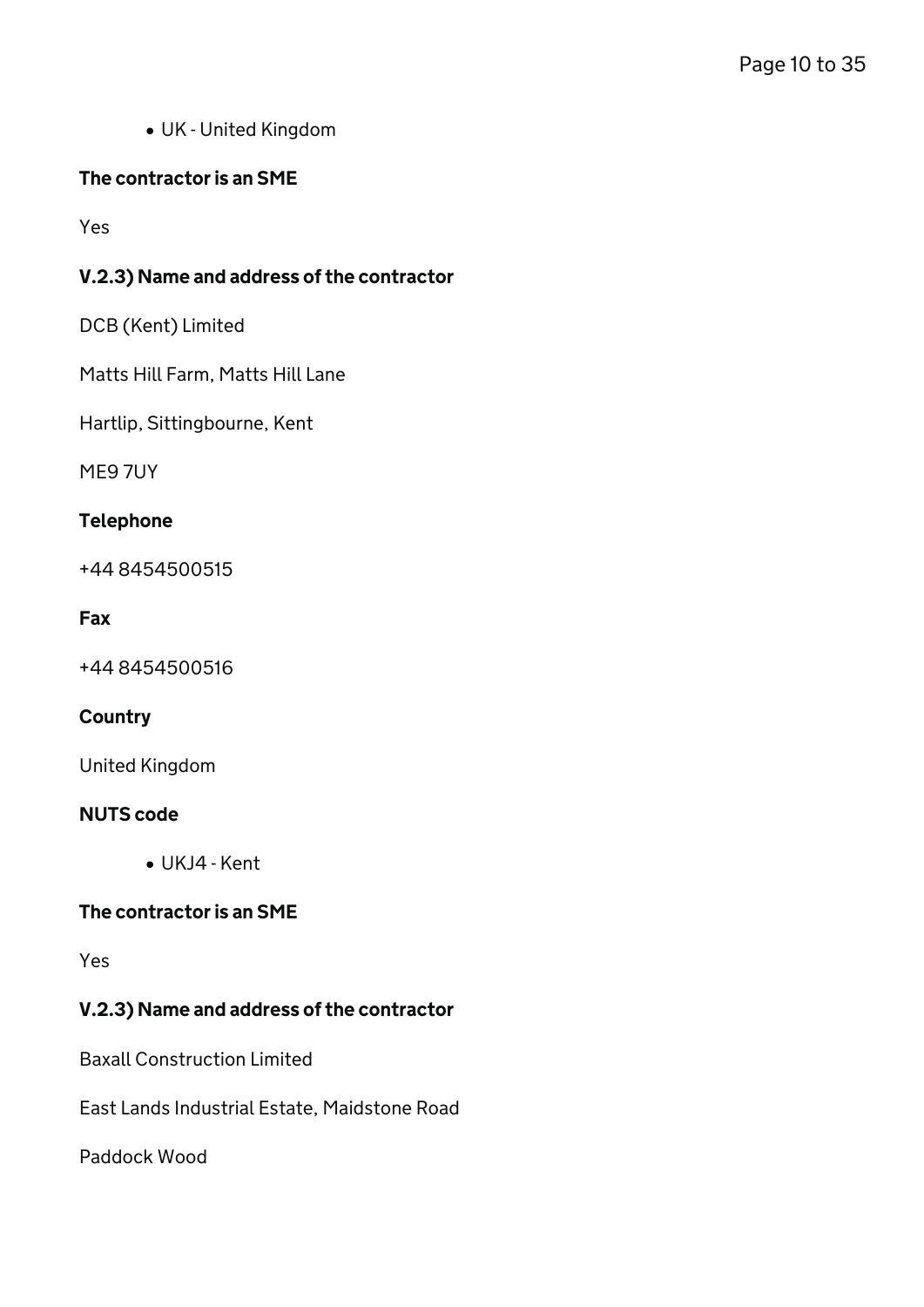## TN12 6BU

## Telephone

+44 1892621265

## **Country**

United Kingdom

## NUTS code

UKJ4 - Kent

## The contractor is an SME

Yes

## V.2.3) Name and address of the contractor

Glenman Corporation

8 Power Road, Chiswick

London

W4 5PY

## Telephone

+44 2089968058

## **Country**

United Kingdom

## NUTS code

UK - United Kingdom

## The contractor is an SME

Yes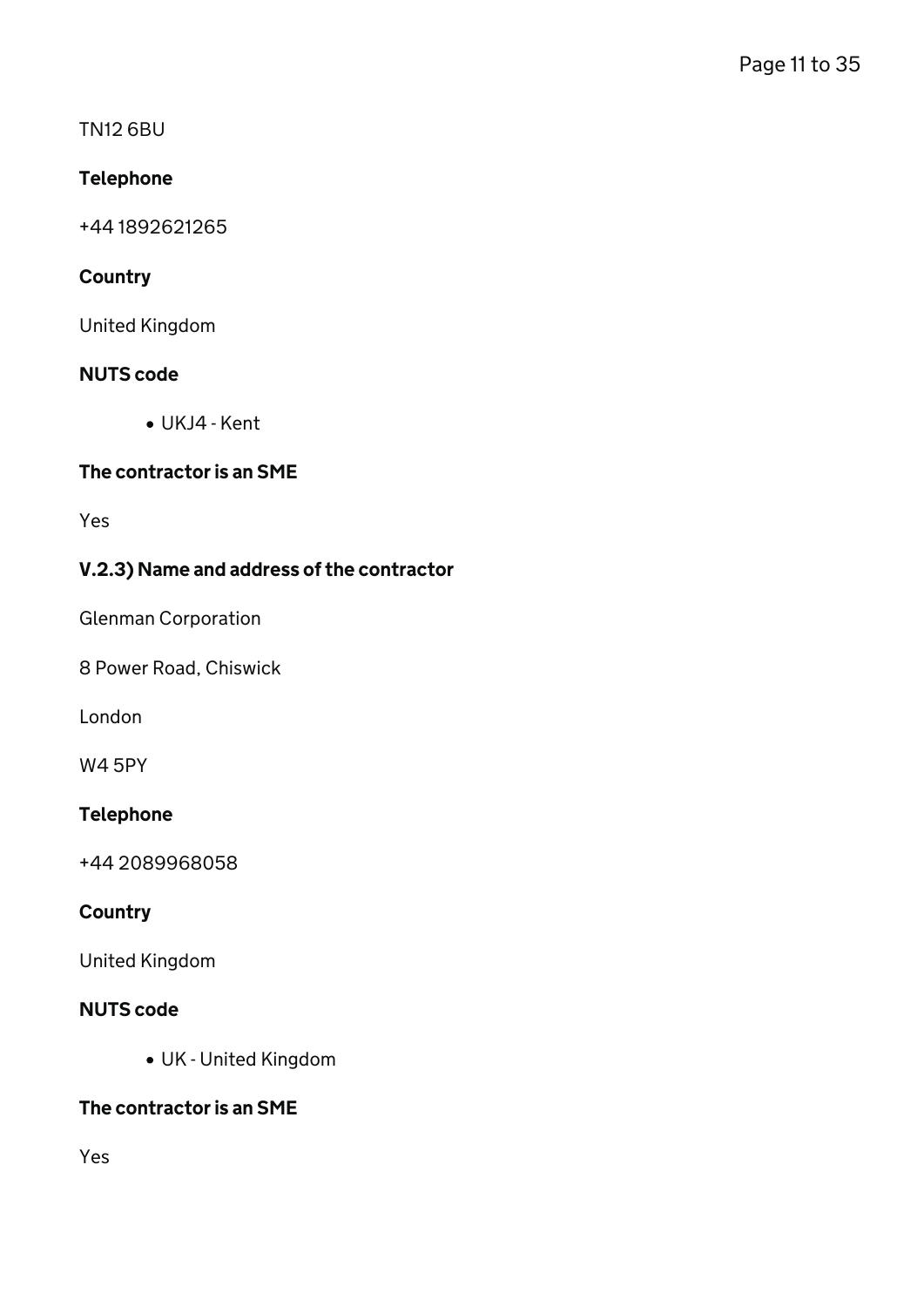### V.2.3) Name and address of the contractor

Building Associates Ltd

Unit 2 Kent House Bexley Business Park, 19 Bourne Road

Kent

DA5 1LR

### Telephone

+44 1322551860

#### Fax

+44 1322555949

### **Country**

United Kingdom

#### NUTS code

UK - United Kingdom

#### The contractor is an SME

Yes

## V.2.3) Name and address of the contractor

Hutton Construction Limited

Alsa Business Park, Alsa Street

**Stansted** 

CM24 8SQ

## Telephone

+44 1279647333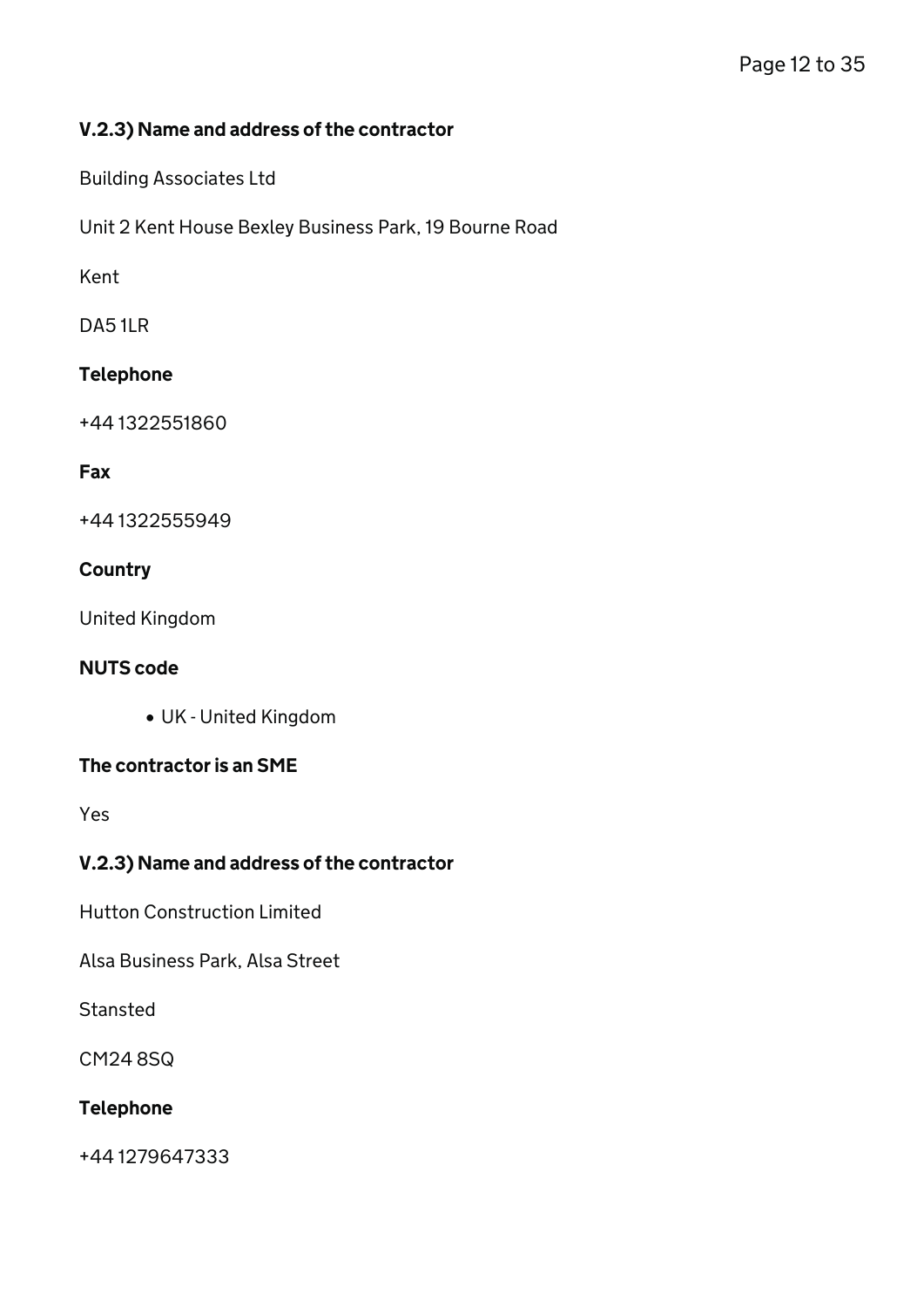## **Country**

United Kingdom

## NUTS code

UK - United Kingdom

## The contractor is an SME

Yes

## V.2.3) Name and address of the contractor

Arte Construction Ltd

Park Mill, Burydell Lane, Park Street

St Albans

AL2 2EZ

## Telephone

+44 7832234491

## **Country**

United Kingdom

## NUTS code

UK - United Kingdom

### The contractor is an SME

Yes

## V.2.3) Name and address of the contractor

Thomas Sinden Ltd

137-145 Church Road, Harold Wood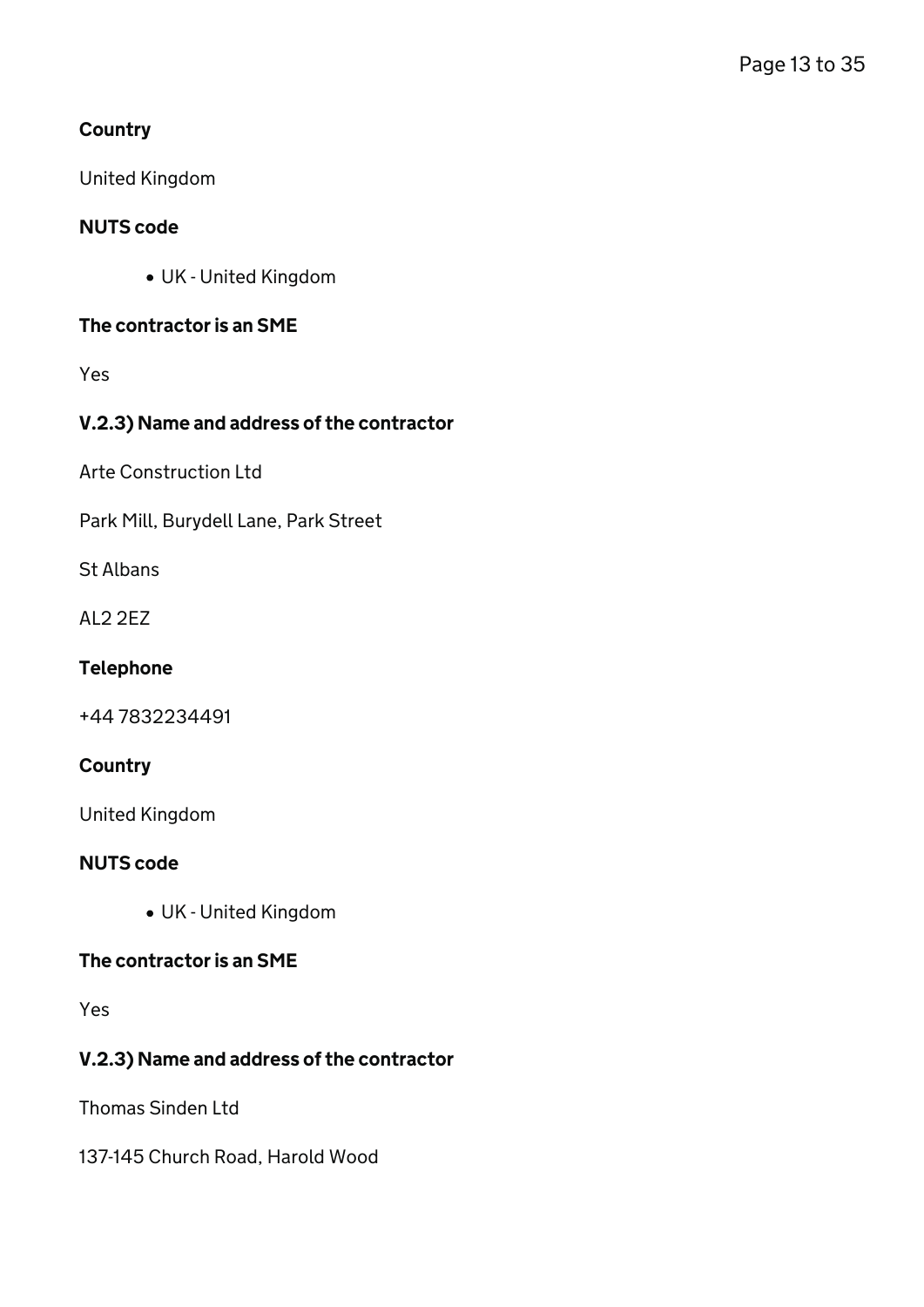Romford

RM3 0SH

### Telephone

+44 1708335350

### Fax

+44 1708335351

### **Country**

United Kingdom

#### NUTS code

UK - United Kingdom

## The contractor is an SME

Yes

## V.2.3) Name and address of the contractor

Bonds Builders & Contractors Ltd

74 Croydon Road, West Wickham

Kent

BR4 9HY

## Telephone

+44 2084627111

#### **Country**

United Kingdom

## NUTS code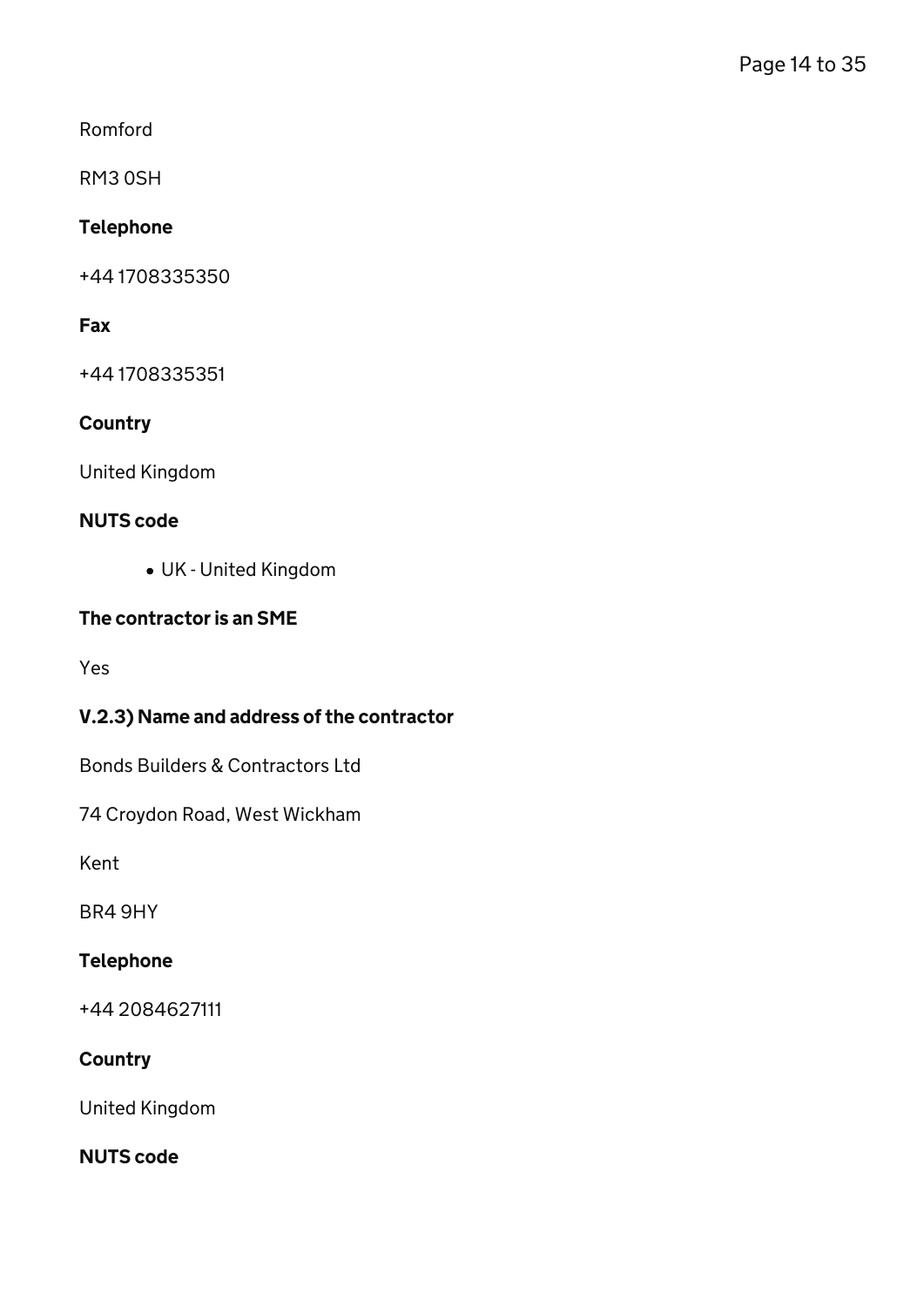UKJ - South East (England)

### The contractor is an SME

Yes

### V.2.3) Name and address of the contractor

NFC Homes Limited

78 Pall Mall

London

SW1Y 5ES

#### Telephone

+44 7841024603

#### **Country**

United Kingdom

#### NUTS code

UKI - London

#### The contractor is an SME

Yes

## V.2.3) Name and address of the contractor

Stack London Ltd

Unit 301, Records Hall, 16-16A Baldwins Gardens

London

EC1N7RJ

#### Telephone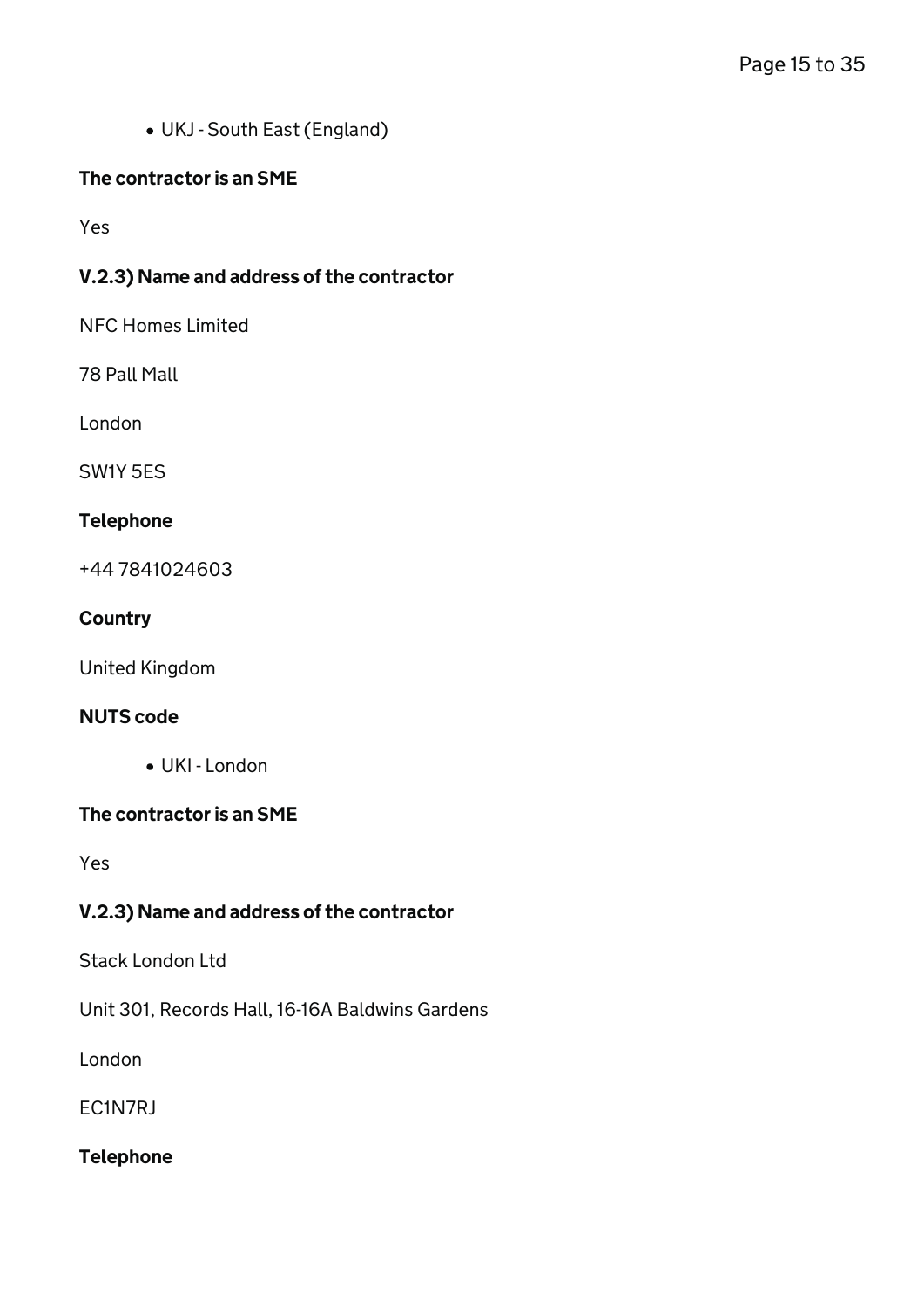#### +44 7801988441

### **Country**

United Kingdom

#### NUTS code

UK - United Kingdom

#### The contractor is an SME

Yes

#### V.2.3) Name and address of the contractor

Vale Southern Construction

Unit 20 Fairway Business Centre, Airport Service Road

Portsmouth

PO3 5NU

#### Telephone

+44 7971841492

#### **Country**

United Kingdom

#### NUTS code

UKJ3 - Hampshire and Isle of Wight

#### The contractor is an SME

Yes

#### V.2.3) Name and address of the contractor

Helix Construct Limited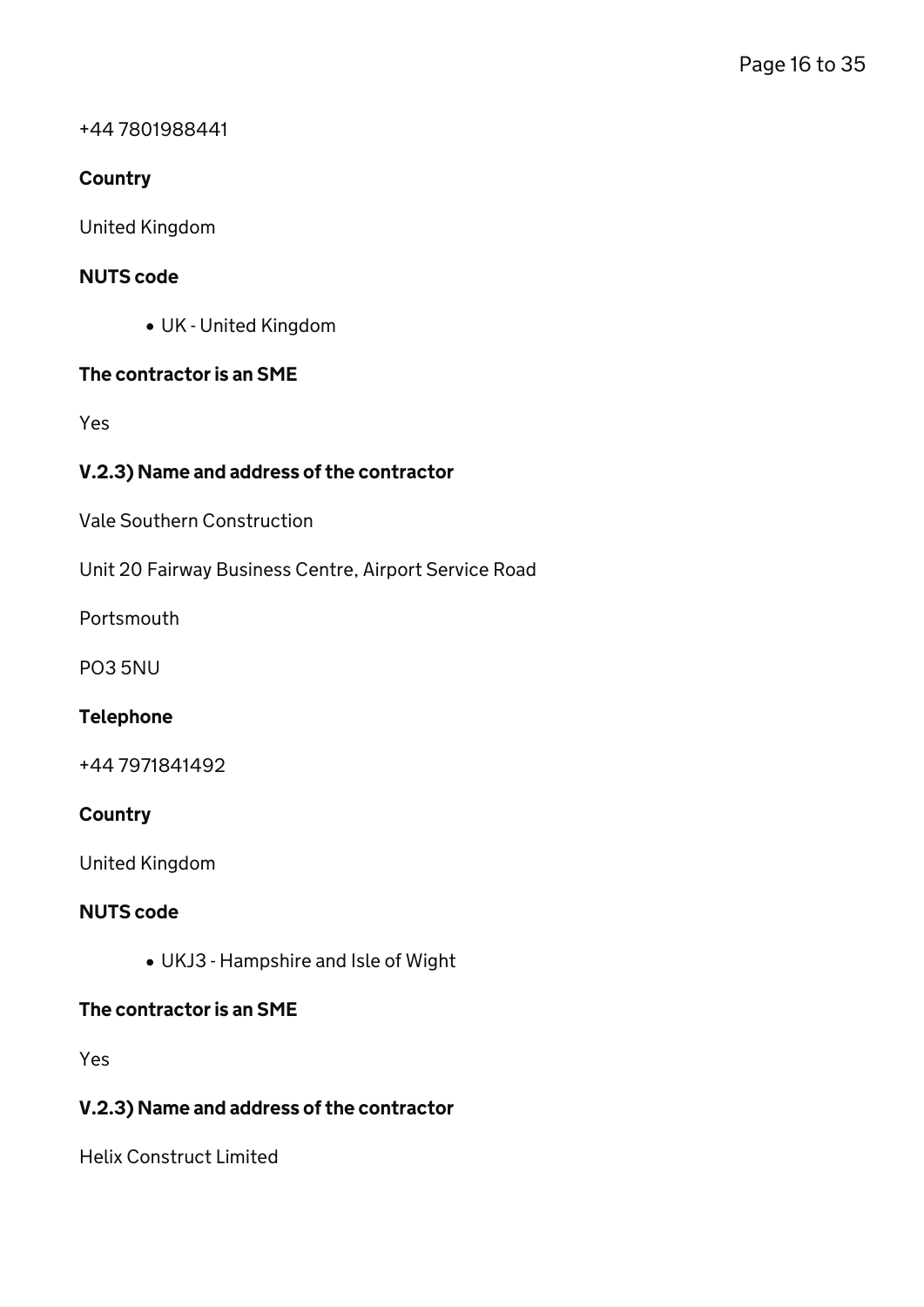Liberty House, Greenham Business Park

Newbury

RG19 6HS

### Telephone

+44 1635881377

## **Country**

United Kingdom

## NUTS code

UKJ1 - Berkshire, Buckinghamshire and Oxfordshire

#### The contractor is an SME

Yes

## V.2.4) Information on value of contract/lot (excluding VAT)

Total value of the contract/lot: £75,000,000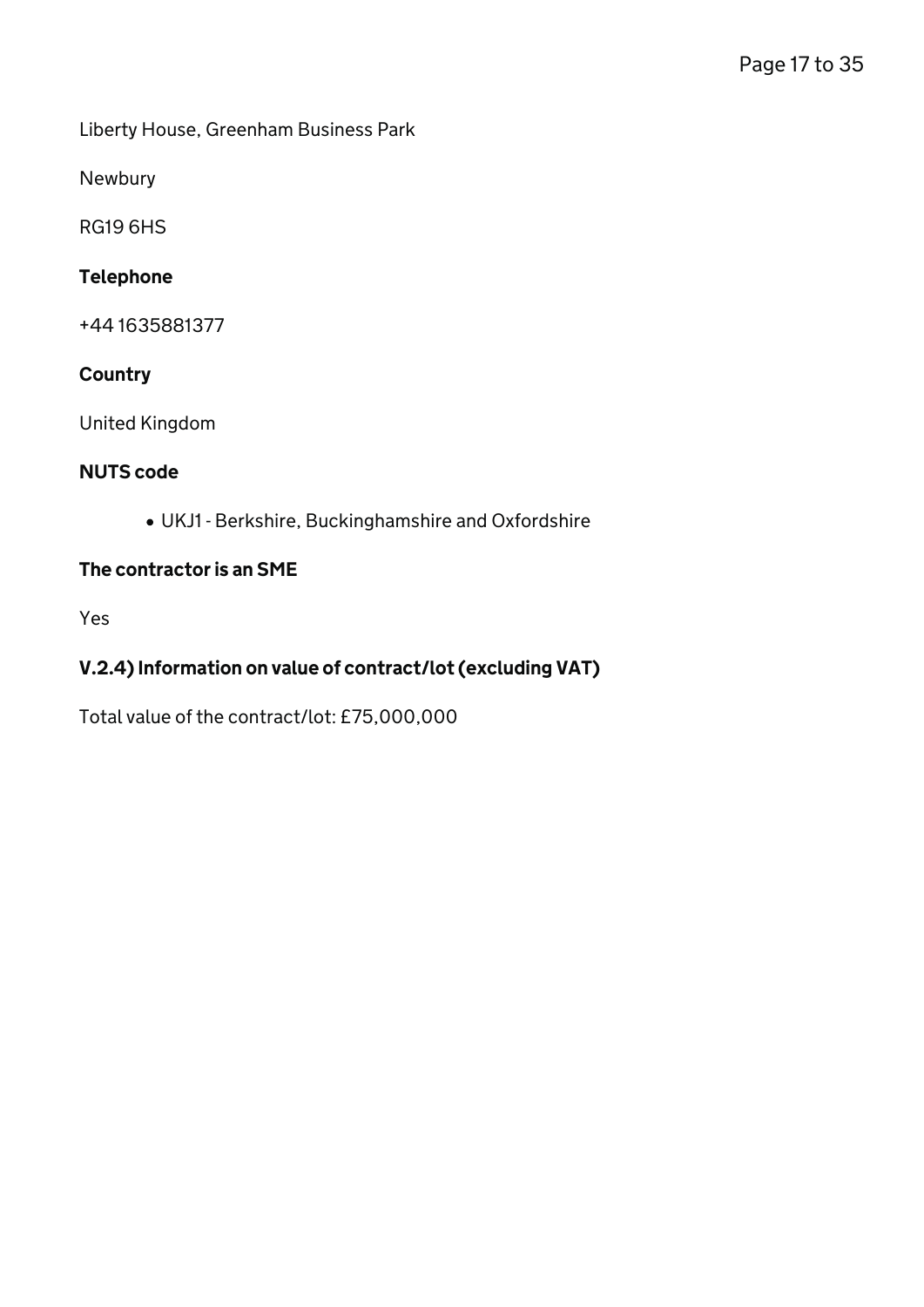# Section V. Award of contract

## Lot No

3

## **Title**

Projects over 10,000,000 to 19,999,999 GBP

A contract/lot is awarded: Yes

## V.2) Award of contract

## V.2.1) Date of conclusion of the contract

1 April 2021

## V.2.2) Information about tenders

Number of tenders received: 19

Number of tenders received from SMEs: 10

Number of tenders received from tenderers from other EU Member States: 19

Number of tenders received from tenderers from non-EU Member States: 0

Number of tenders received by electronic means: 19

The contract has been awarded to a group of economic operators: Yes

## V.2.3) Name and address of the contractor

Real LSE Ltd

71-75 Shelton Street, Covent Garden

London

WC2H 9JQ

**Country**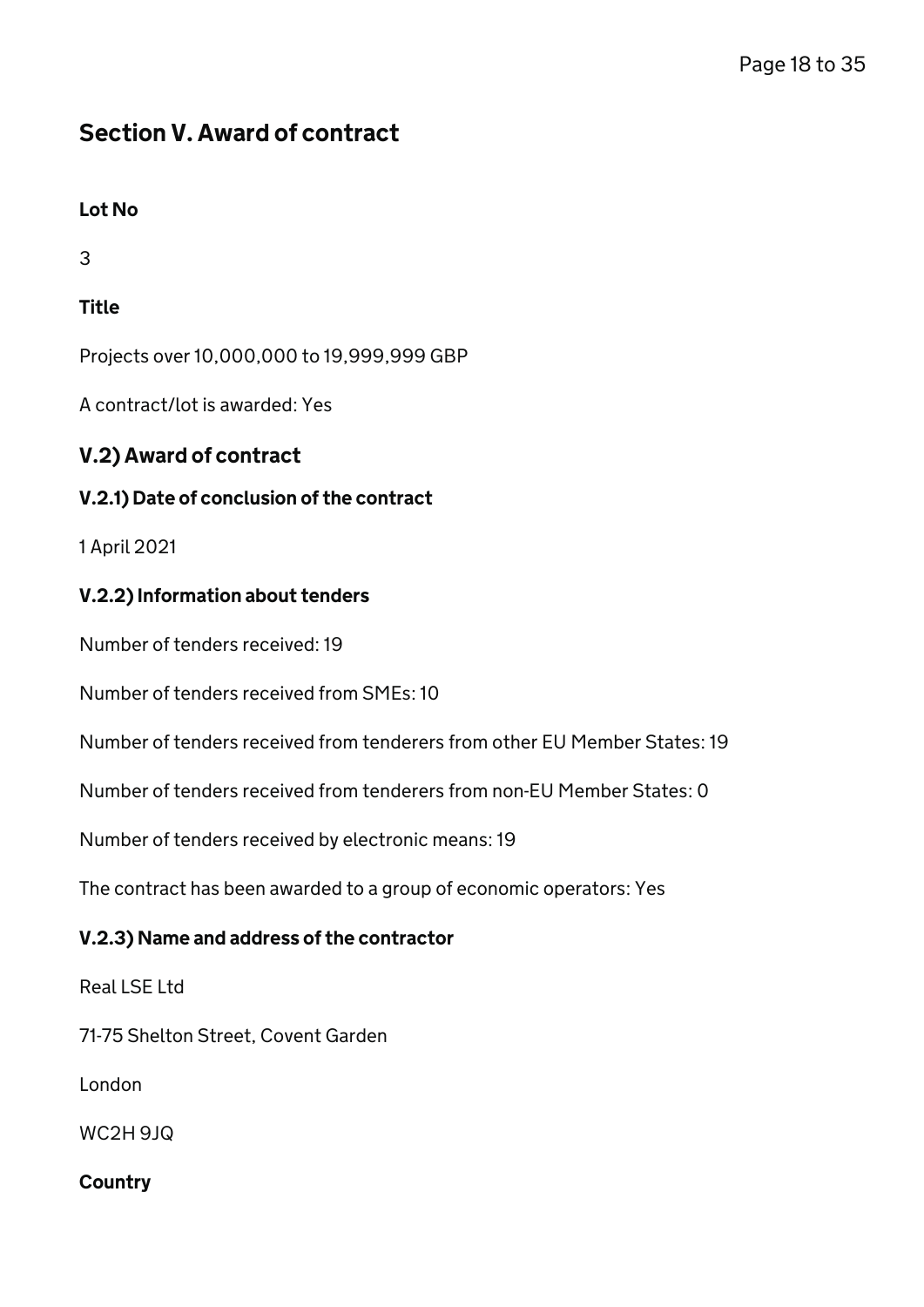### United Kingdom

#### NUTS code

UK - United Kingdom

#### The contractor is an SME

Yes

## V.2.3) Name and address of the contractor

United Living

Media House, Azalea Drive, Swanley

Kent

BR8 8HU

#### Telephone

+44 1322665522

#### **Country**

United Kingdom

#### NUTS code

UKJ4 - Kent

#### The contractor is an SME

No

## V.2.3) Name and address of the contractor

Vistry Partnerships

Broadway Chambers, 2 Broadway

London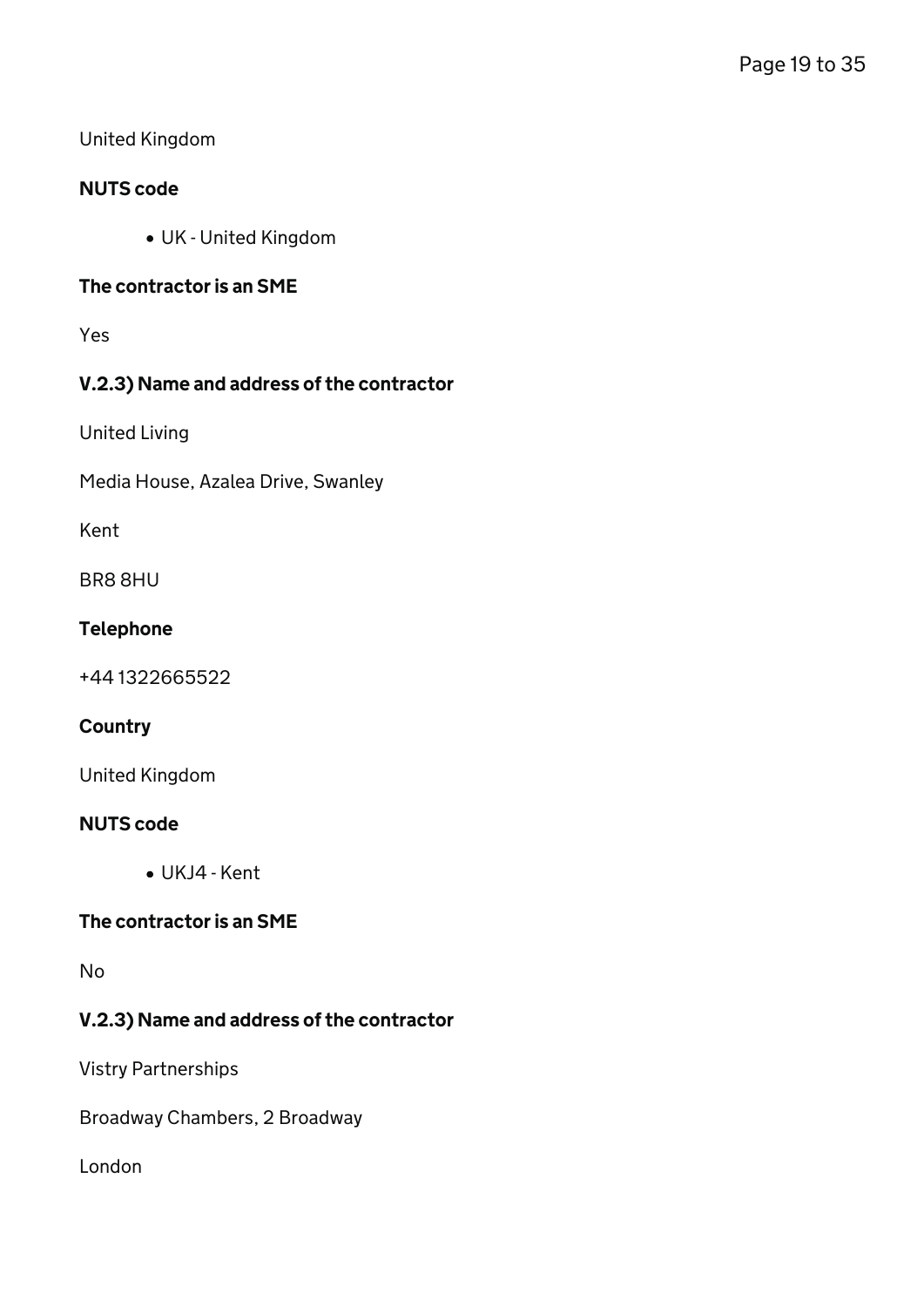E15 4QS

## Telephone

+44 2082215072

## **Country**

United Kingdom

## NUTS code

UK - United Kingdom

## The contractor is an SME

No

## V.2.3) Name and address of the contractor

Castleoak

Raglan House, Malthouse Avenue

**Cardiff** 

CF23 8RA

## Telephone

+44 7885218200

## **Country**

United Kingdom

## NUTS code

UK - United Kingdom

## The contractor is an SME

Yes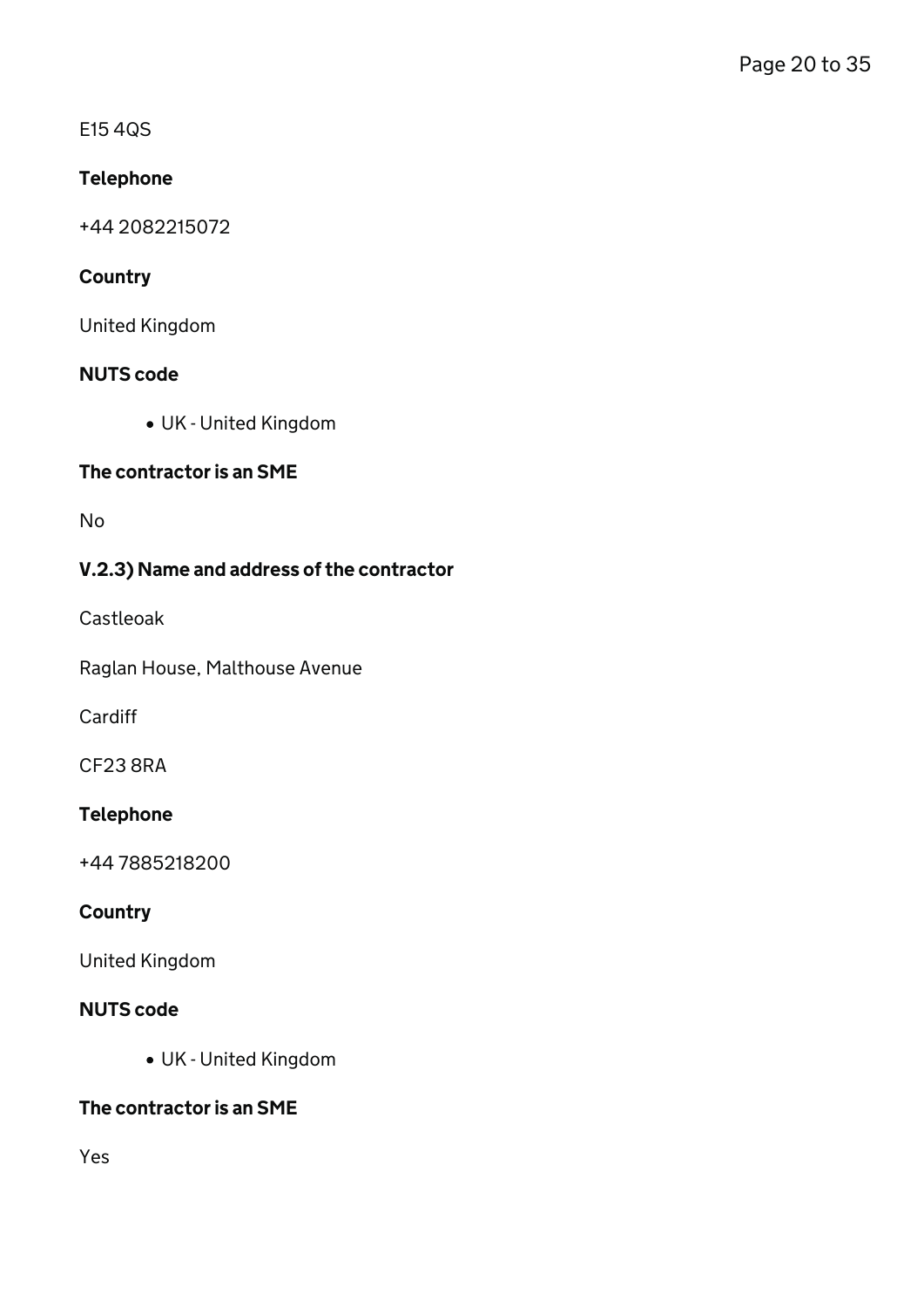## V.2.3) Name and address of the contractor

Mulalley and Company Limited

Teresa Gavin House, Woodford Avenue

Woodford

IG8 8FA

### Telephone

+44 2085519999

#### Fax

+44 2085511363

### **Country**

United Kingdom

#### NUTS code

UKI - London

#### The contractor is an SME

No

## V.2.3) Name and address of the contractor

Bugler Developments Ltd

Bugler House , 25 High Street

Rickmansworth

WD3 1ET

## Telephone

+44 7834733150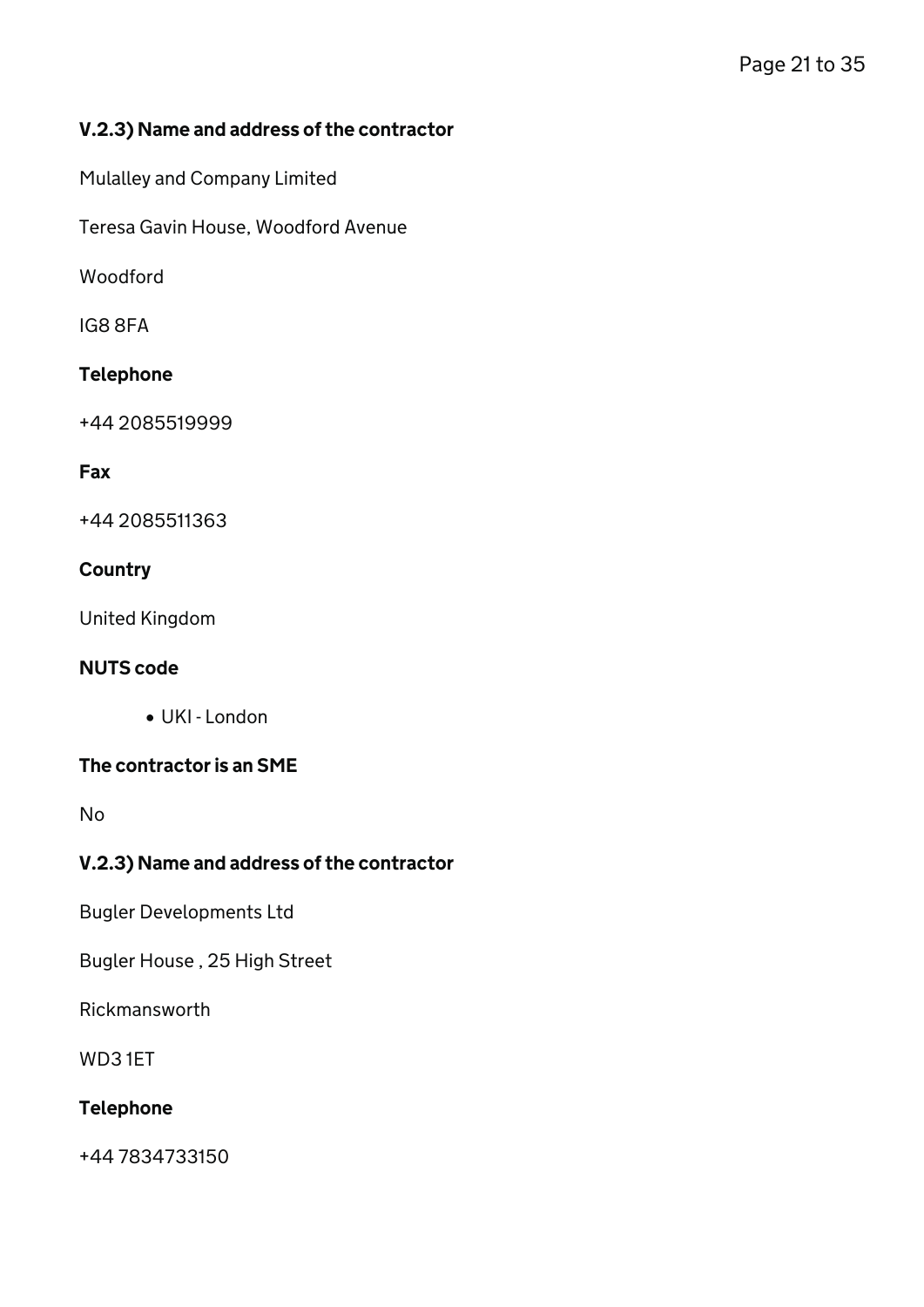## **Country**

United Kingdom

### NUTS code

UKI - London

### The contractor is an SME

No

## V.2.3) Name and address of the contractor

M.B. McNamara Construction UK

Building 3, Chiswick Business Park, 566 Chiswick High Road

London

W4 5YA

### Telephone

+44 7392303175

### **Country**

United Kingdom

#### NUTS code

UKI - London

### The contractor is an SME

Yes

## V.2.3) Name and address of the contractor

Wates Residential

Station Approach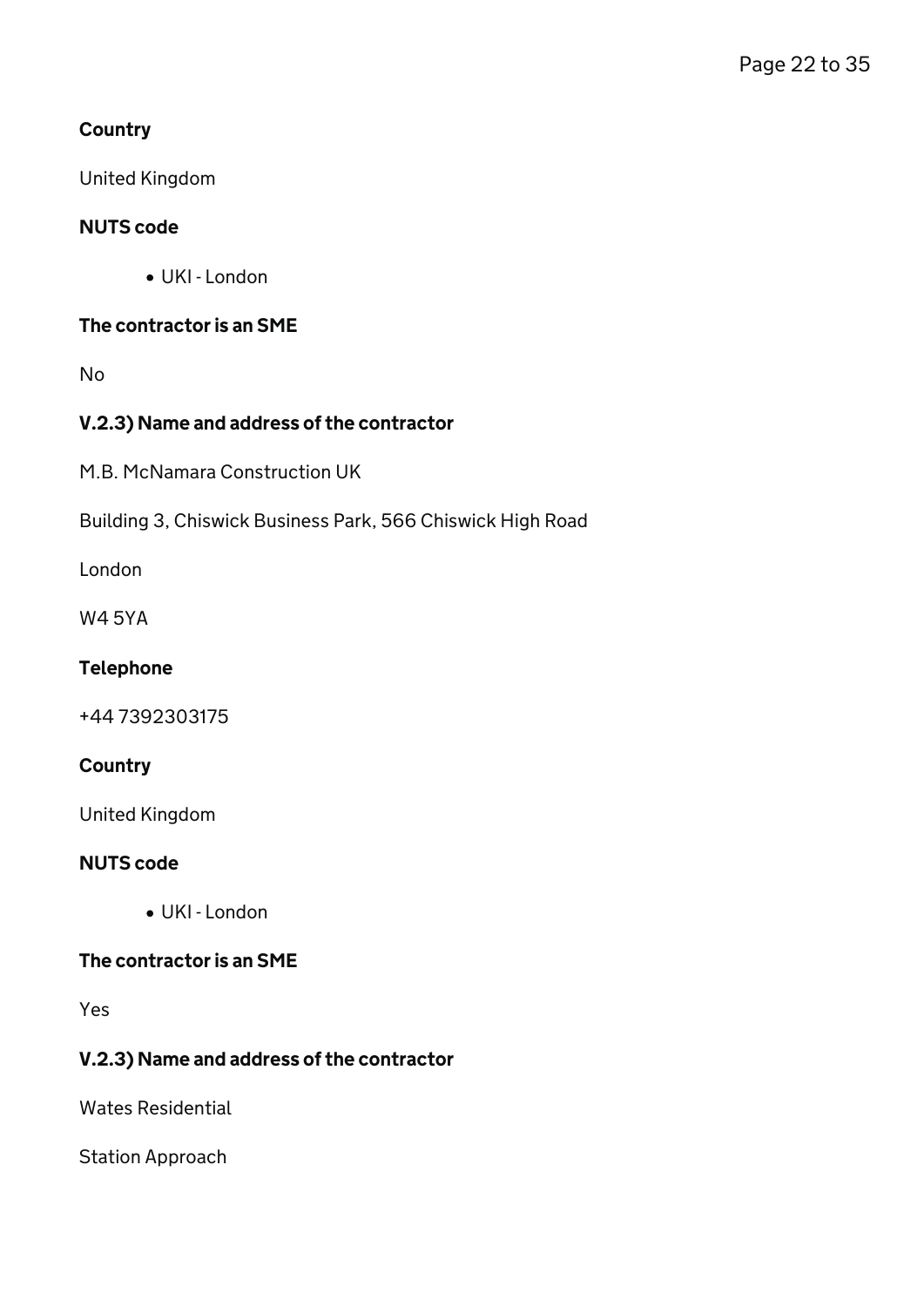Leatherhead

KT22 7SW

## Telephone

+44 1372861619

## **Country**

United Kingdom

### NUTS code

UK - United Kingdom

### The contractor is an SME

No

### V.2.3) Name and address of the contractor

Real SW Ltd

71-75 Shelton Street, Covent Garden

London

WC2H 9JQ

### **Country**

United Kingdom

### NUTS code

UK - United Kingdom

## The contractor is an SME

Yes

## V.2.3) Name and address of the contractor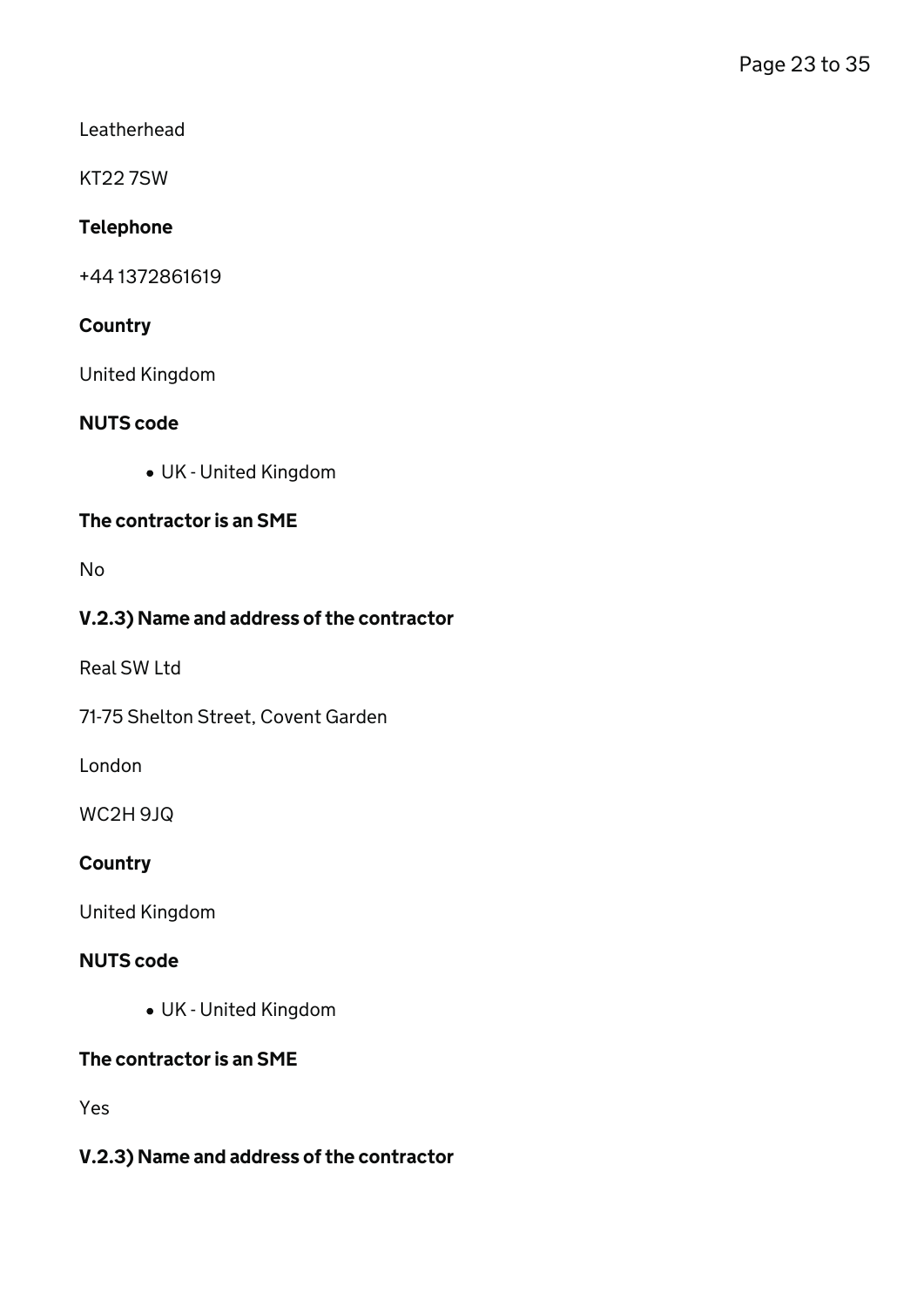### ENGIE Regeneration Limited

Titan Court, 3 Bishops Square, Hatfield

**Hertfordshire** 

AL10 9NE

### Telephone

+44 1992650333

## Fax

+44 1992650999

### **Country**

United Kingdom

### NUTS code

UK - United Kingdom

## The contractor is an SME

No

## V.2.3) Name and address of the contractor

Hill Partnerships Ltd

The Power House, Gunpowder Mill, Powdermill Lane, Waltham Abbey

Essex

EN9 1BN

## Telephone

+44 2085271400

#### Fax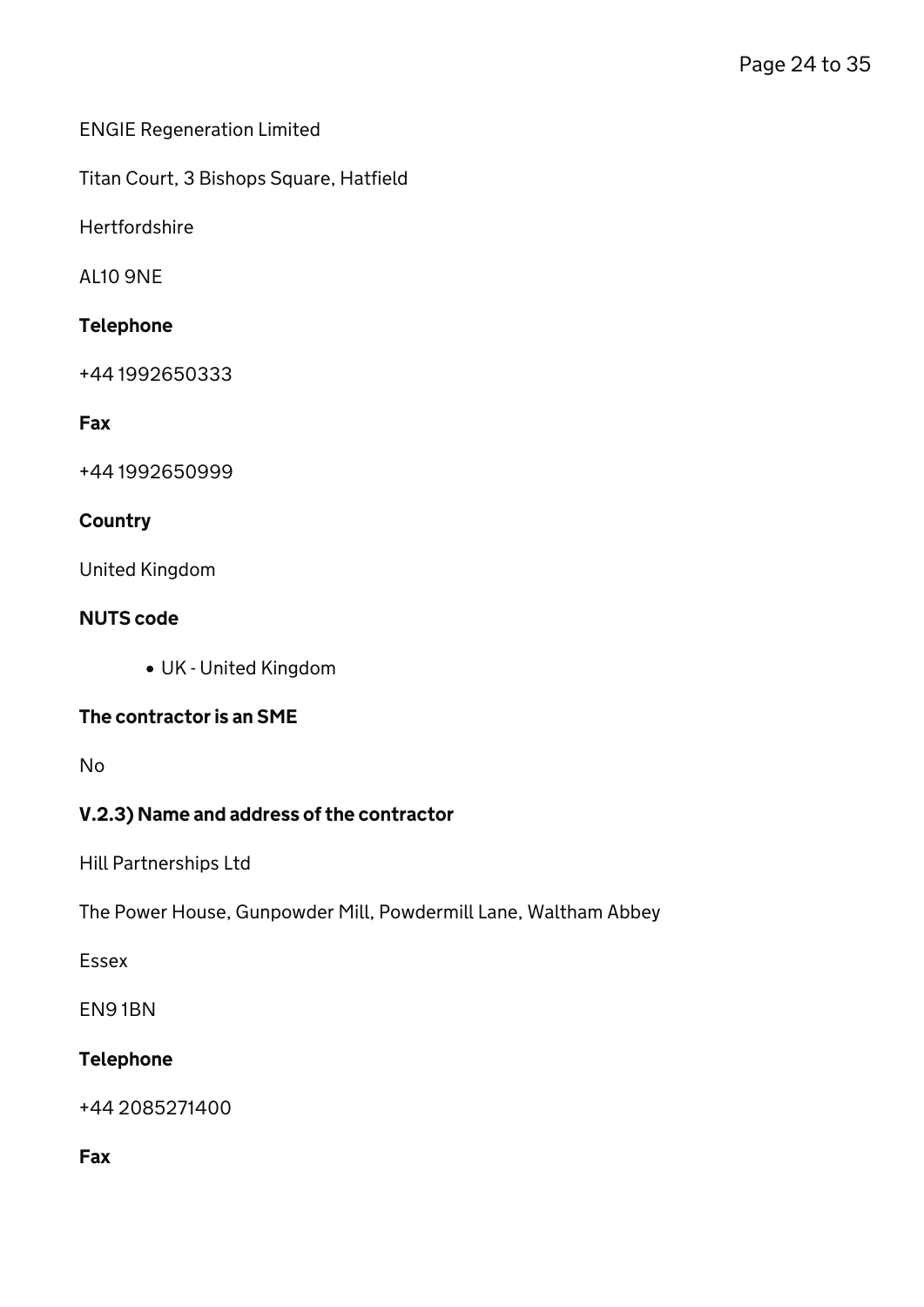+44 2085018770

## **Country**

United Kingdom

### NUTS code

UK - United Kingdom

## The contractor is an SME

No

## V.2.4) Information on value of contract/lot (excluding VAT)

Total value of the contract/lot: £75,000,000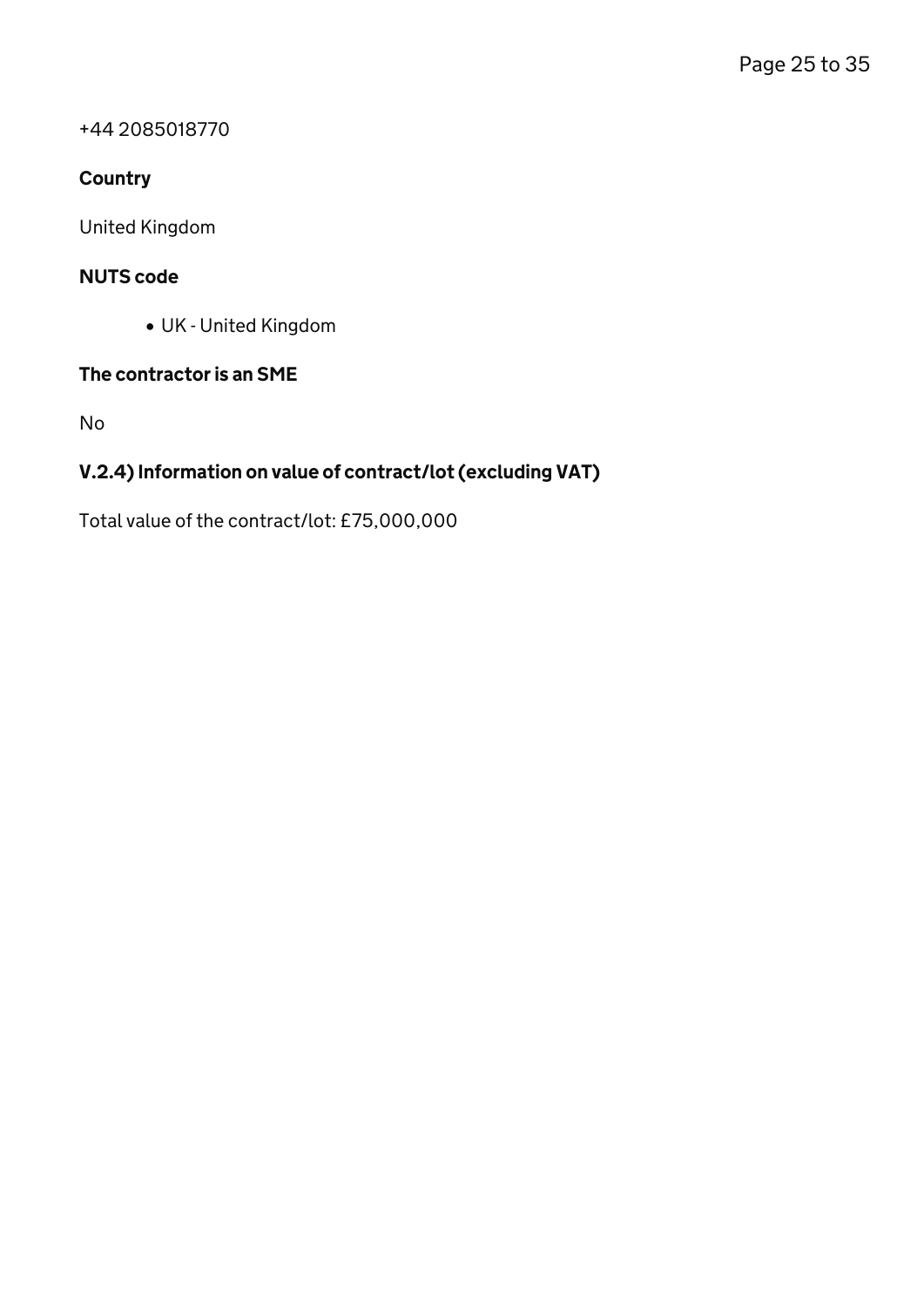# Section V. Award of contract

## Lot No

2

## **Title**

Projects between 5,000,000 to 9,999,999 GBP

A contract/lot is awarded: Yes

## V.2) Award of contract

## V.2.1) Date of conclusion of the contract

1 April 2021

## V.2.2) Information about tenders

Number of tenders received: 29

Number of tenders received from SMEs: 24

Number of tenders received from tenderers from other EU Member States: 29

Number of tenders received from tenderers from non-EU Member States: 0

Number of tenders received by electronic means: 29

The contract has been awarded to a group of economic operators: Yes

## V.2.3) Name and address of the contractor

Jenner (Contractors) Ltd

Century House, Park Farm Road

Folkestone

CT19 5DW

Telephone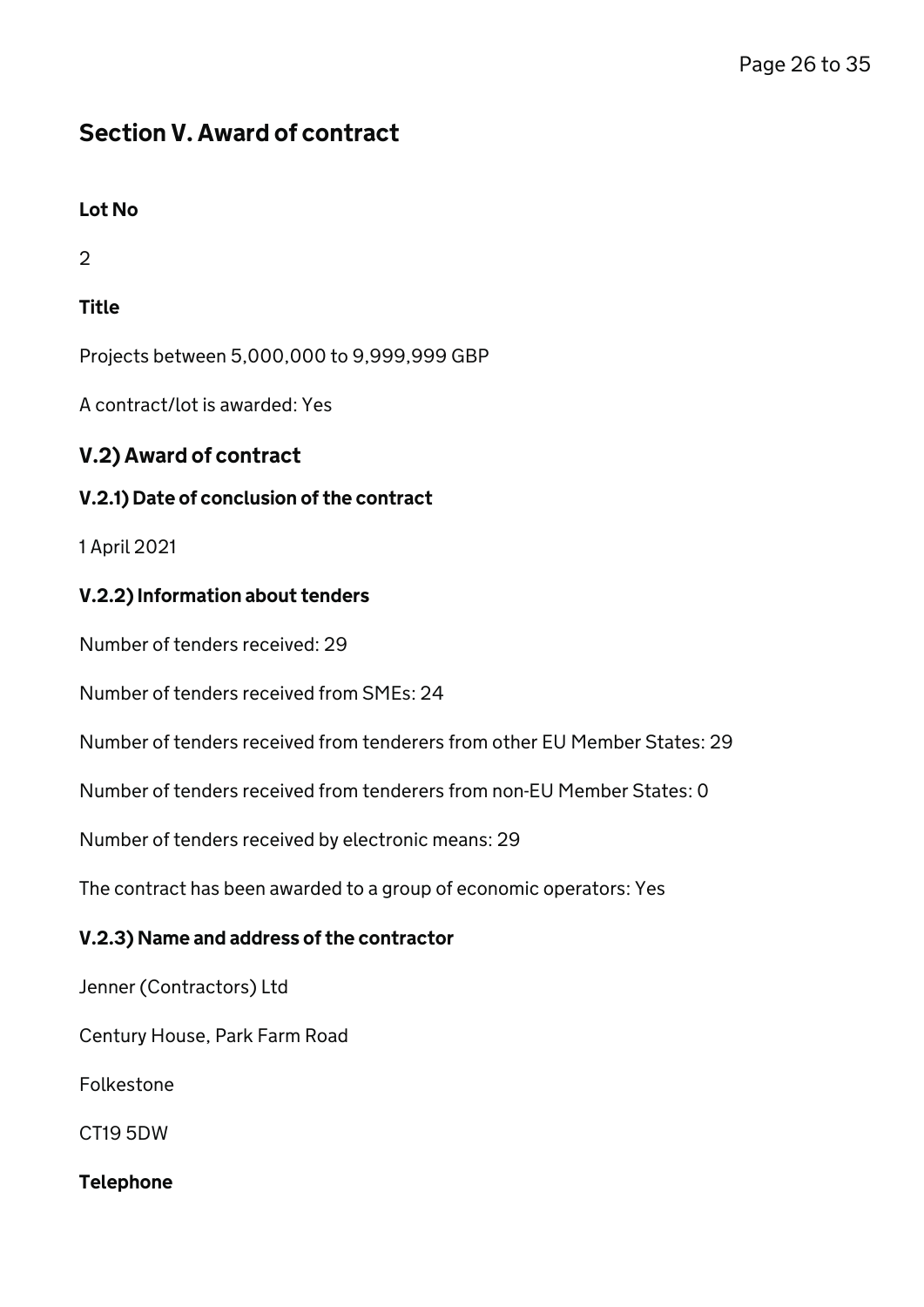#### +44 1303255444

### **Country**

United Kingdom

### NUTS code

UKJ4 - Kent

### The contractor is an SME

Yes

## V.2.3) Name and address of the contractor

United Living

Media House, Azalea Drive, Swanley

Kent

BR8 8HU

## Telephone

+44 1322665522

### **Country**

United Kingdom

#### NUTS code

UKJ4 - Kent

## The contractor is an SME

No

## V.2.3) Name and address of the contractor

Castleoak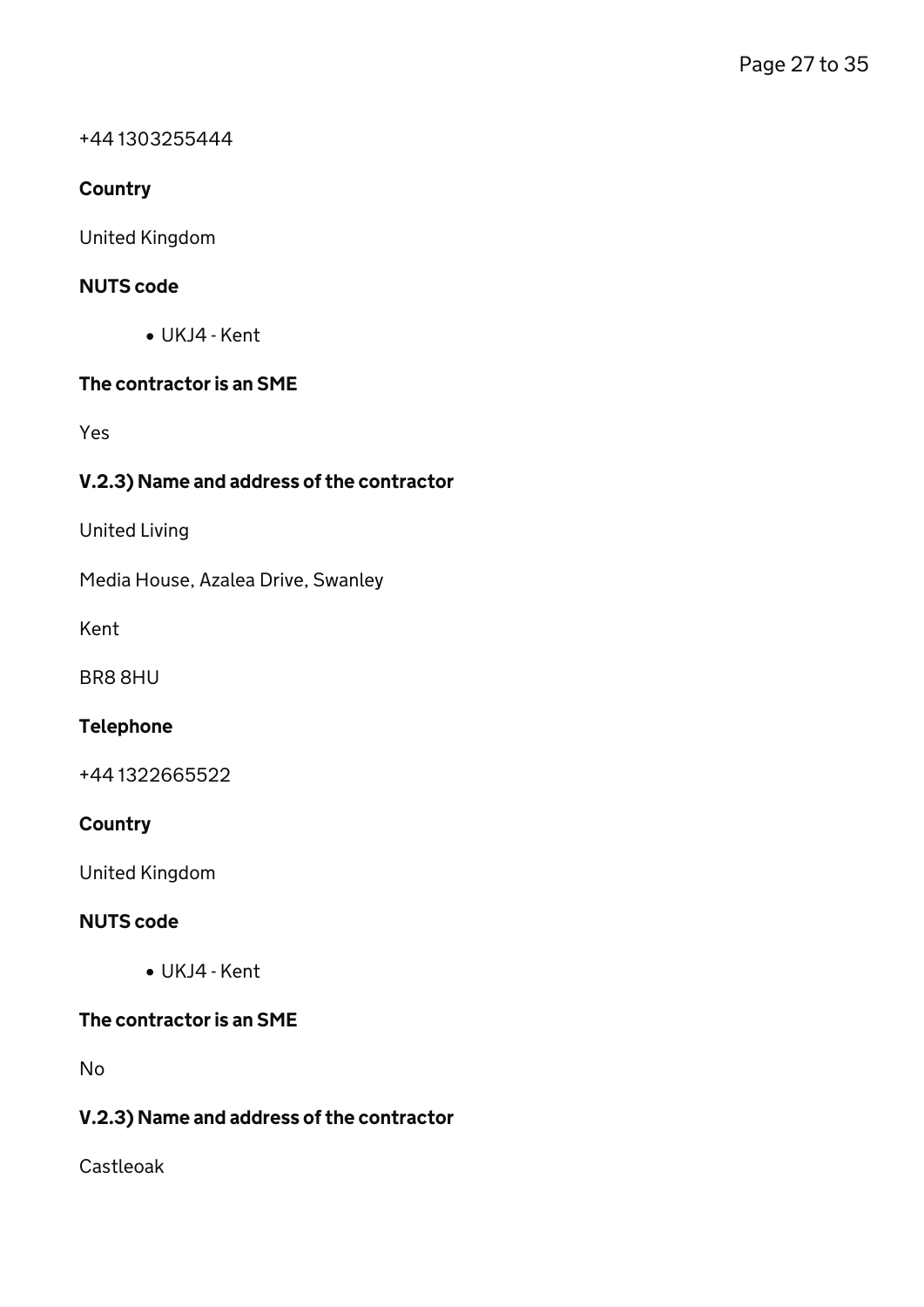Raglan House, Malthouse Avenue

Cardiff

CF23 8RA

## Telephone

+44 7885218200

#### **Country**

United Kingdom

#### NUTS code

UK - United Kingdom

### The contractor is an SME

Yes

### V.2.3) Name and address of the contractor

Kind & Co (Builders) Ltd

Bridge House, 530 High Road , Leytonstone

London

E11 3EQ

#### Telephone

+44 2089887053

### Fax

+44 2085587566

## **Country**

United Kingdom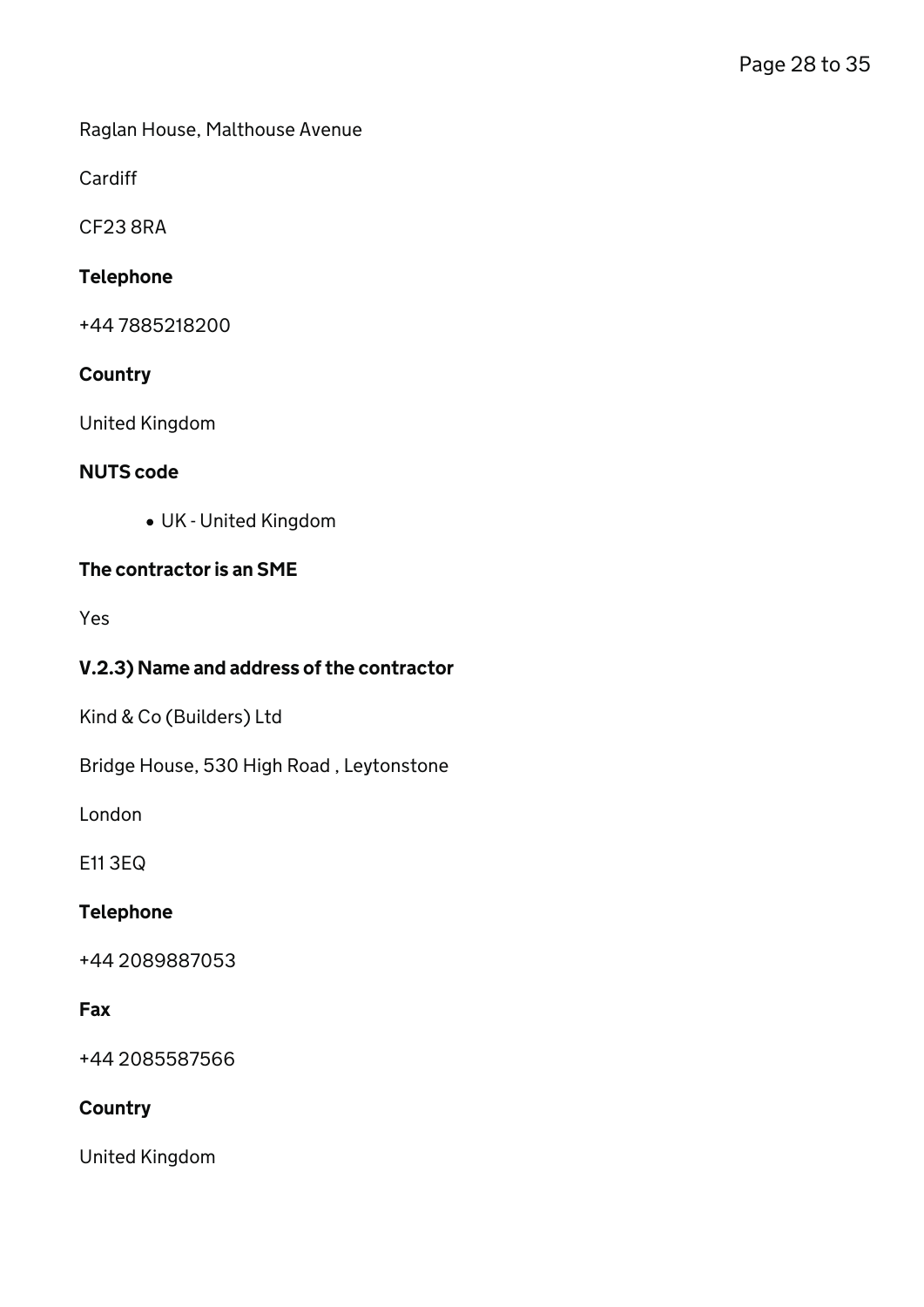#### NUTS code

UKI - London

#### The contractor is an SME

Yes

## V.2.3) Name and address of the contractor

DCB (Kent) Limited

Matts Hill Farm, Matts Hill Lane

Hartlip, Sittingbourne, Kent

ME9 7UY

#### Telephone

+44 8454500515

#### Fax

+44 8454500516

### **Country**

United Kingdom

#### NUTS code

UKJ4 - Kent

### The contractor is an SME

Yes

## V.2.3) Name and address of the contractor

Bugler Developments Ltd

Bugler House , 25 High Street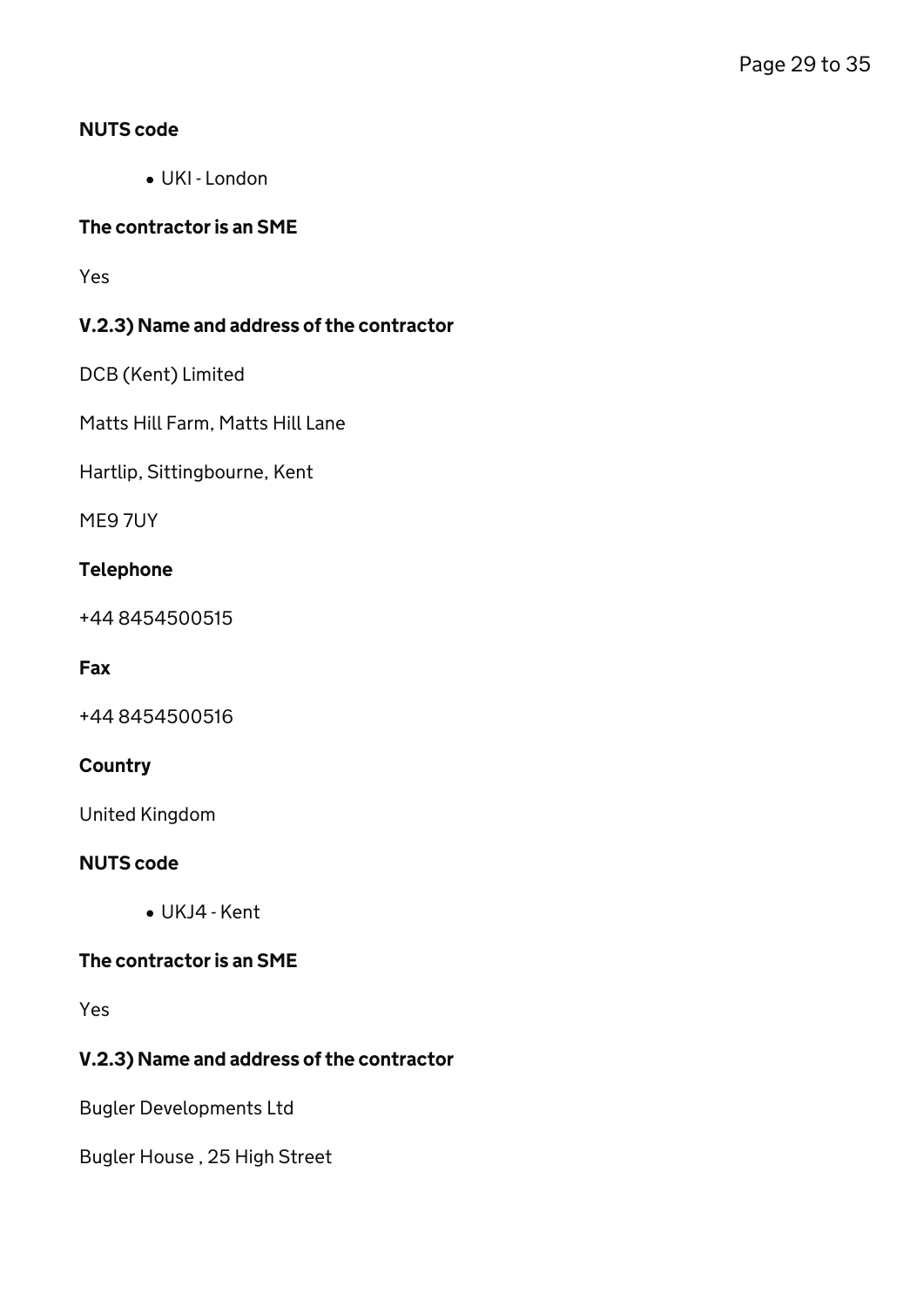Rickmansworth

WD3 1ET

### Telephone

+44 7834733150

## **Country**

United Kingdom

#### NUTS code

 $\bullet$  UKI - London

## The contractor is an SME

No

### V.2.3) Name and address of the contractor

Wates Residential

Station Approach

Leatherhead

KT22 7SW

#### Telephone

+44 1372861619

## **Country**

United Kingdom

#### NUTS code

UK - United Kingdom

The contractor is an SME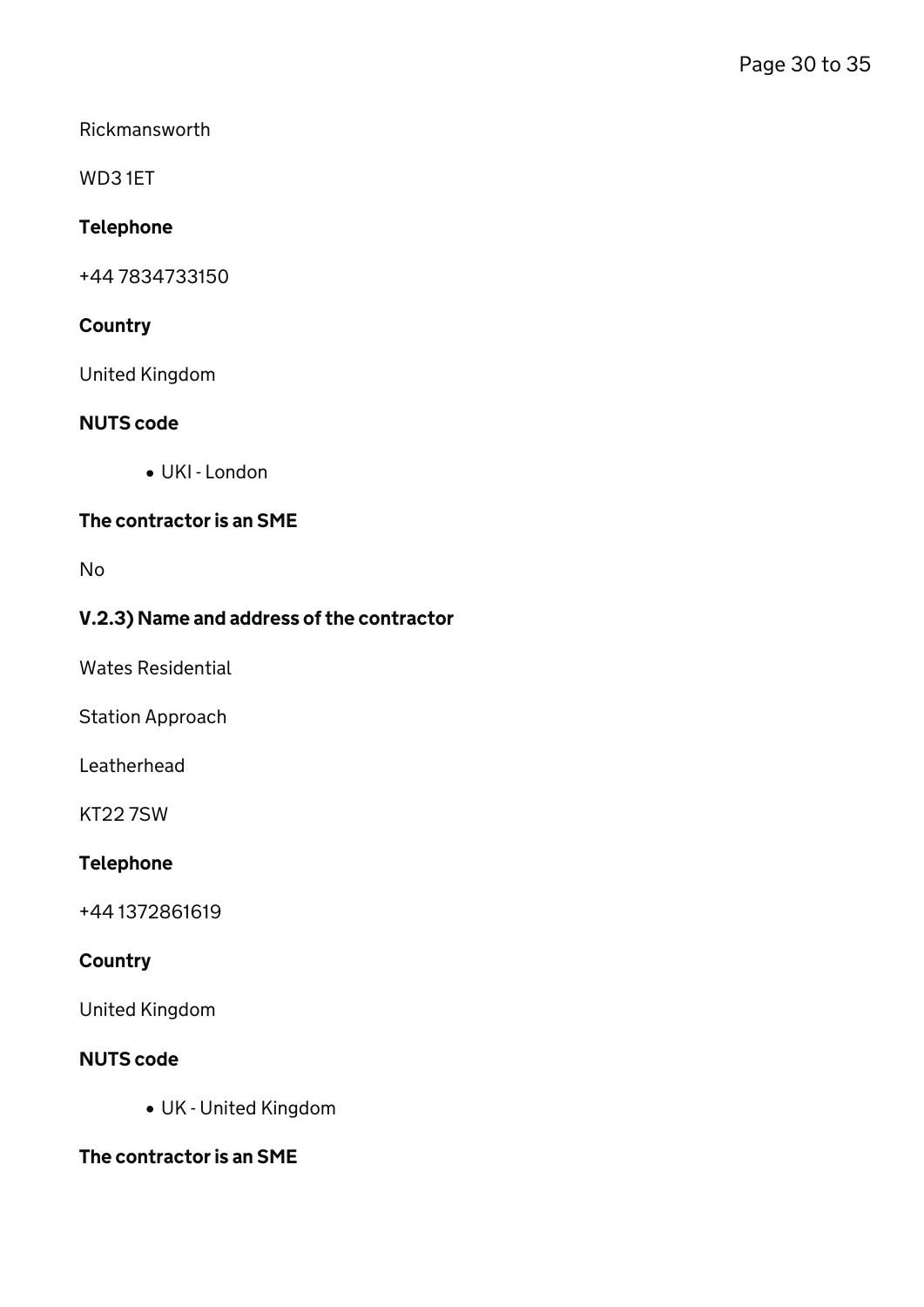#### No

## V.2.3) Name and address of the contractor

M.B. McNamara Construction UK

Building 3, Chiswick Business Park, 566 Chiswick High Road

London

W4 5YA

## Telephone

+44 7392303175

#### **Country**

United Kingdom

#### NUTS code

UKI - London

#### The contractor is an SME

Yes

## V.2.3) Name and address of the contractor

Real SW Ltd

71-75 Shelton Street, Covent Garden

London

WC2H 9JQ

#### **Country**

United Kingdom

NUTS code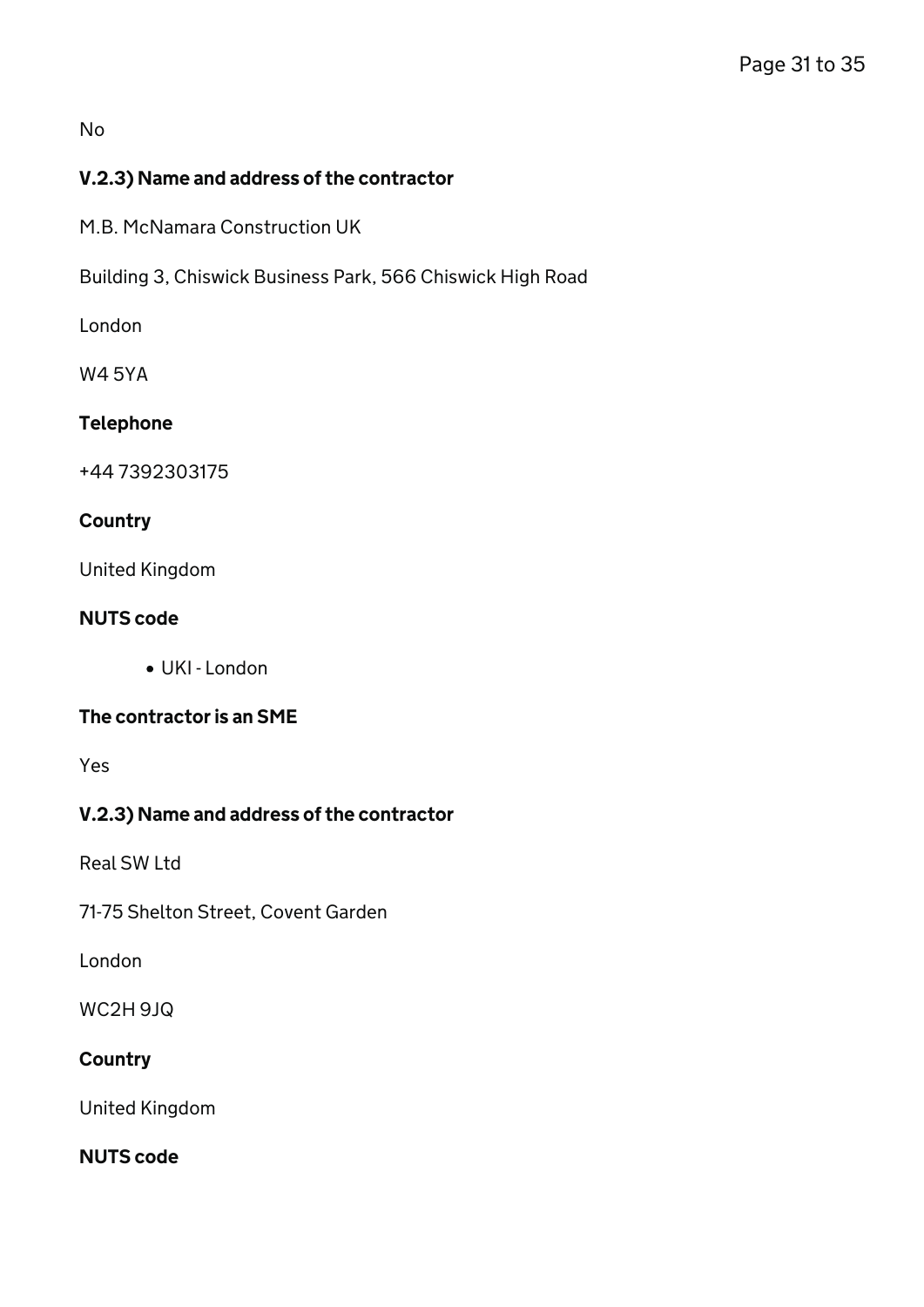UK - United Kingdom

## The contractor is an SME

Yes

## V.2.3) Name and address of the contractor

ENGIE Regeneration Limited

Titan Court, 3 Bishops Square, Hatfield

Hertfordshire

AL10 9NE

### Telephone

+44 1992650333

#### Fax

+44 1992650999

## **Country**

United Kingdom

#### NUTS code

UK - United Kingdom

## The contractor is an SME

No

## V.2.3) Name and address of the contractor

Arte Construction Ltd

Park Mill, Burydell Lane, Park Street

St Albans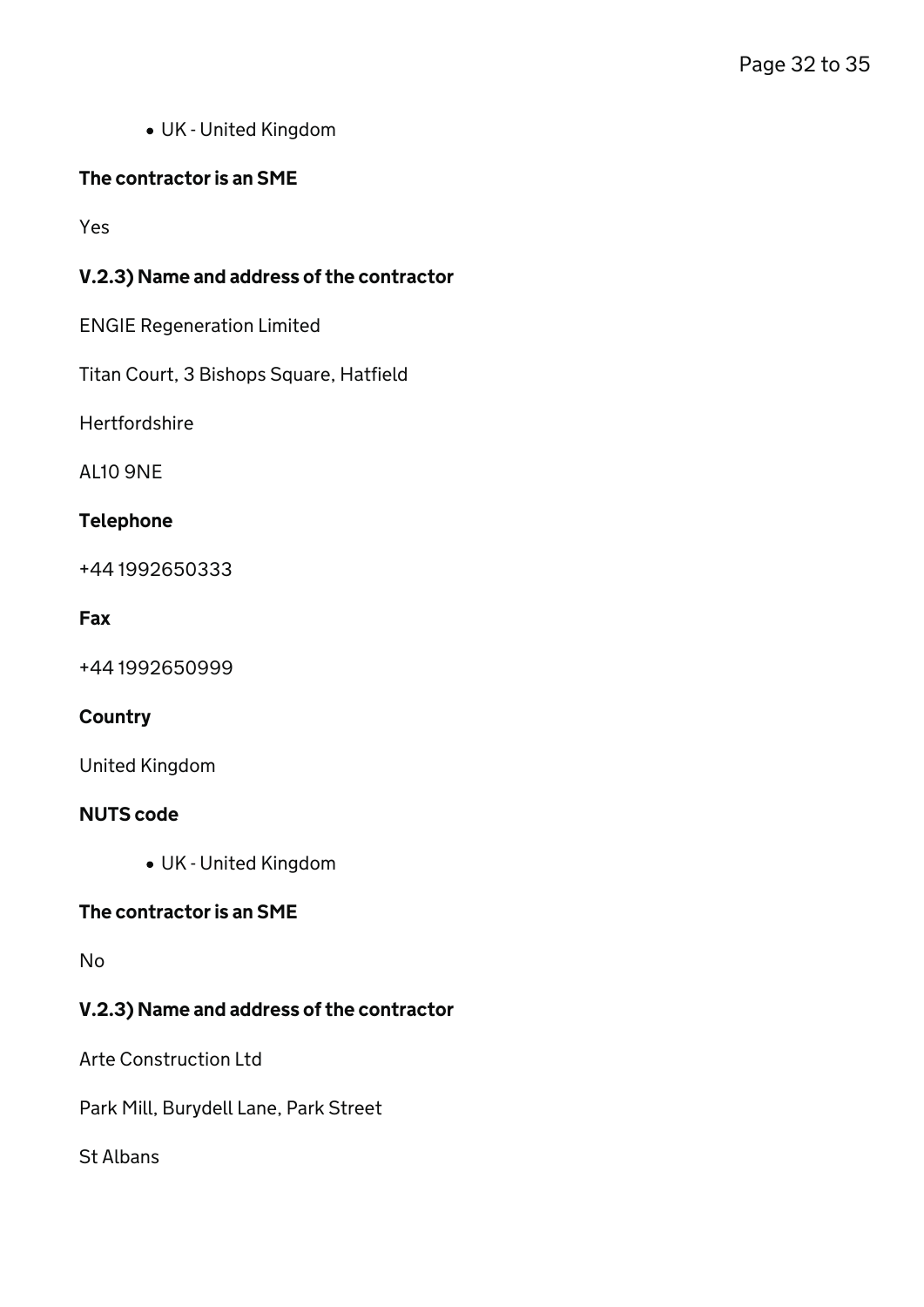#### AL2 2EZ

## Telephone

+44 7832234491

## **Country**

United Kingdom

## NUTS code

UK - United Kingdom

## The contractor is an SME

Yes

## V.2.3) Name and address of the contractor

Real LSE Ltd

71-75 Shelton Street, Covent Garden

London

## **Country**

United Kingdom

## NUTS code

UK - United Kingdom

## The contractor is an SME

Yes

## V.2.4) Information on value of contract/lot (excluding VAT)

Total value of the contract/lot: £100,000,000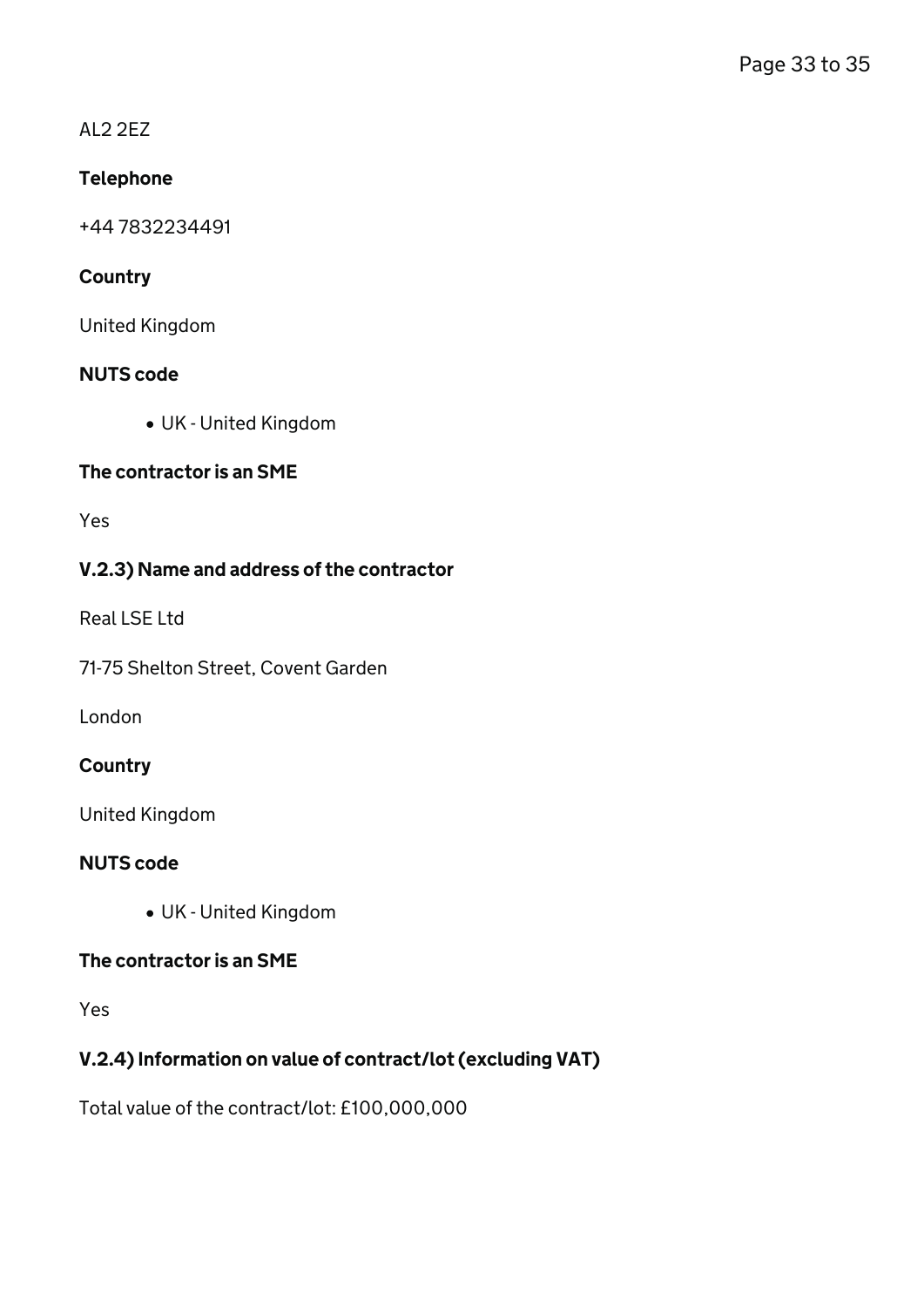# Section VI. Complementary information

## VI.3) Additional information

\*\* The rates submitted are to be exclusive of VAT. Please refer to the supporting documents for details of the SEC Levy which will be included in all call off contracts. The Levy DOESN'T need to be included in the framework rates.

\*\* SEC Frameworks may be accessed by all publicly funded organisations — access is not limited to SEC Members alone.

South East Consortium Frameworks can be used by any organisation that fall in to one or more of the categories listed in the following link

[https://www.southeastconsortium.org.uk/services/how-to-use-our-services/who-can-use](https://www.southeastconsortium.org.uk/services/how-to-use-our-services/who-can-use-our-frameworks)[our-frameworks](https://www.southeastconsortium.org.uk/services/how-to-use-our-services/who-can-use-our-frameworks)

(MT Ref:222443)

## VI.4) Procedures for review

## VI.4.1) Review body

Public Procurement Review Service

Cabinet Office

London

Email

[publicprocurementreview@cabinetoffice.gov.uk](mailto:publicprocurementreview@cabinetoffice.gov.uk)

## Telephone

+44 3450103503

## **Country**

United Kingdom

Internet address